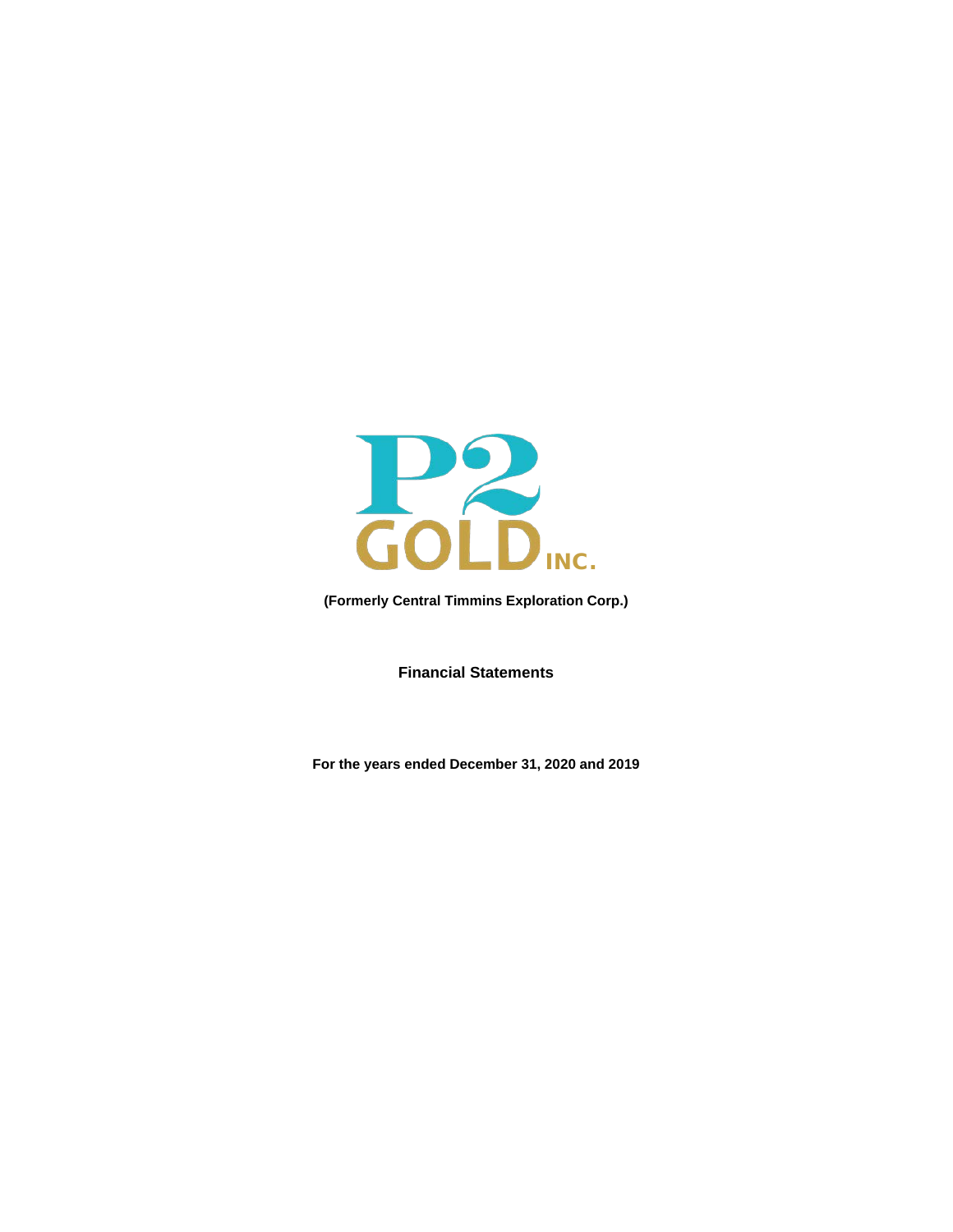

# Independent auditor's report

To the Shareholders of P2 Gold Inc. (Formerly Central Timmins Exploration Corp.)

# **Our opinion**

In our opinion, the accompanying financial statements present fairly, in all material respects, the financial position of P2 Gold Inc. (the Company) as at December 31, 2020 and its financial performance and its cash flows for the year then ended in accordance with International Financial Reporting Standards as issued by the International Accounting Standards Board (IFRS).

# **What we have audited**

The Company's financial statements comprise:

- the statement of financial position as at December 31, 2020;
- the statement of loss and comprehensive for the year then ended;
- the statement of changes in equity for the year then ended;
- the statement of cash flows for the year then ended; and
- the notes to the financial statements, which include significant accounting policies and other explanatory information.

# **Basis for opinion**

We conducted our audit in accordance with Canadian generally accepted auditing standards. Our responsibilities under those standards are further described in the *Auditor's responsibilities for the audit of the financial statements* section of our report.

We believe that the audit evidence we have obtained is sufficient and appropriate to provide a basis for our opinion.

# **Independence**

We are independent of the Company in accordance with the ethical requirements that are relevant to our audit of the financial statements in Canada. We have fulfilled our other ethical responsibilities in accordance with these requirements.

# **Material uncertainty related to going concern**

We draw attention to Note 1 in the financial statements, which describes events or conditions that indicate the existence of a material uncertainty that may cast significant doubt about the Company's ability to continue as a going concern. Our opinion is not modified in respect of this matter.

PricewaterhouseCoopers LLP PricewaterhouseCoopers Place, 250 Howe Street, Suite 1400, Vancouver, British Columbia, Canada V6C 3S7 T: +1 604 806 7000, F: +1 604 806 7806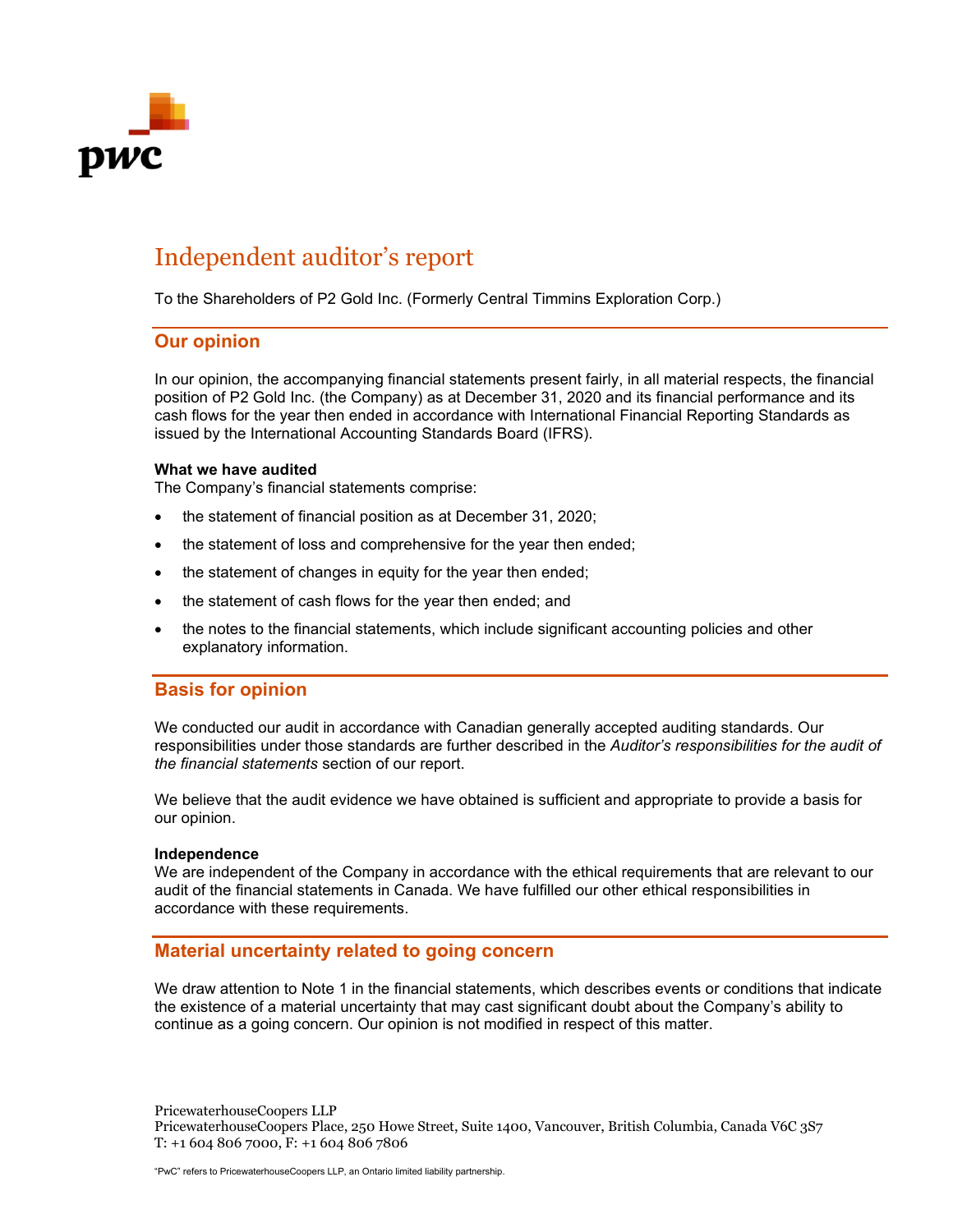

# **Comparative information**

The financial statements of the Company for the year ended December 31, 2019 were audited by another auditor who expressed an unmodified opinion on those statements on April 27, 2020.

# **Other information**

Management is responsible for the other information. The other information comprises the Management's Discussion and Analysis.

Our opinion on the financial statements does not cover the other information and we do not express any form of assurance conclusion thereon.

In connection with our audit of the financial statements, our responsibility is to read the other information identified above and, in doing so, consider whether the other information is materially inconsistent with the financial statements or our knowledge obtained in the audit, or otherwise appears to be materially misstated.

If, based on the work we have performed, we conclude that there is a material misstatement of this other information, we are required to report that fact. We have nothing to report in this regard.

# **Responsibilities of management and those charged with governance for the financial statements**

Management is responsible for the preparation and fair presentation of the financial statements in accordance with IFRS, and for such internal control as management determines is necessary to enable the preparation of financial statements that are free from material misstatement, whether due to fraud or error.

In preparing the financial statements, management is responsible for assessing the Company's ability to continue as a going concern, disclosing, as applicable, matters related to going concern and using the going concern basis of accounting unless management either intends to liquidate the Company or to cease operations, or has no realistic alternative but to do so.

Those charged with governance are responsible for overseeing the Company's financial reporting process.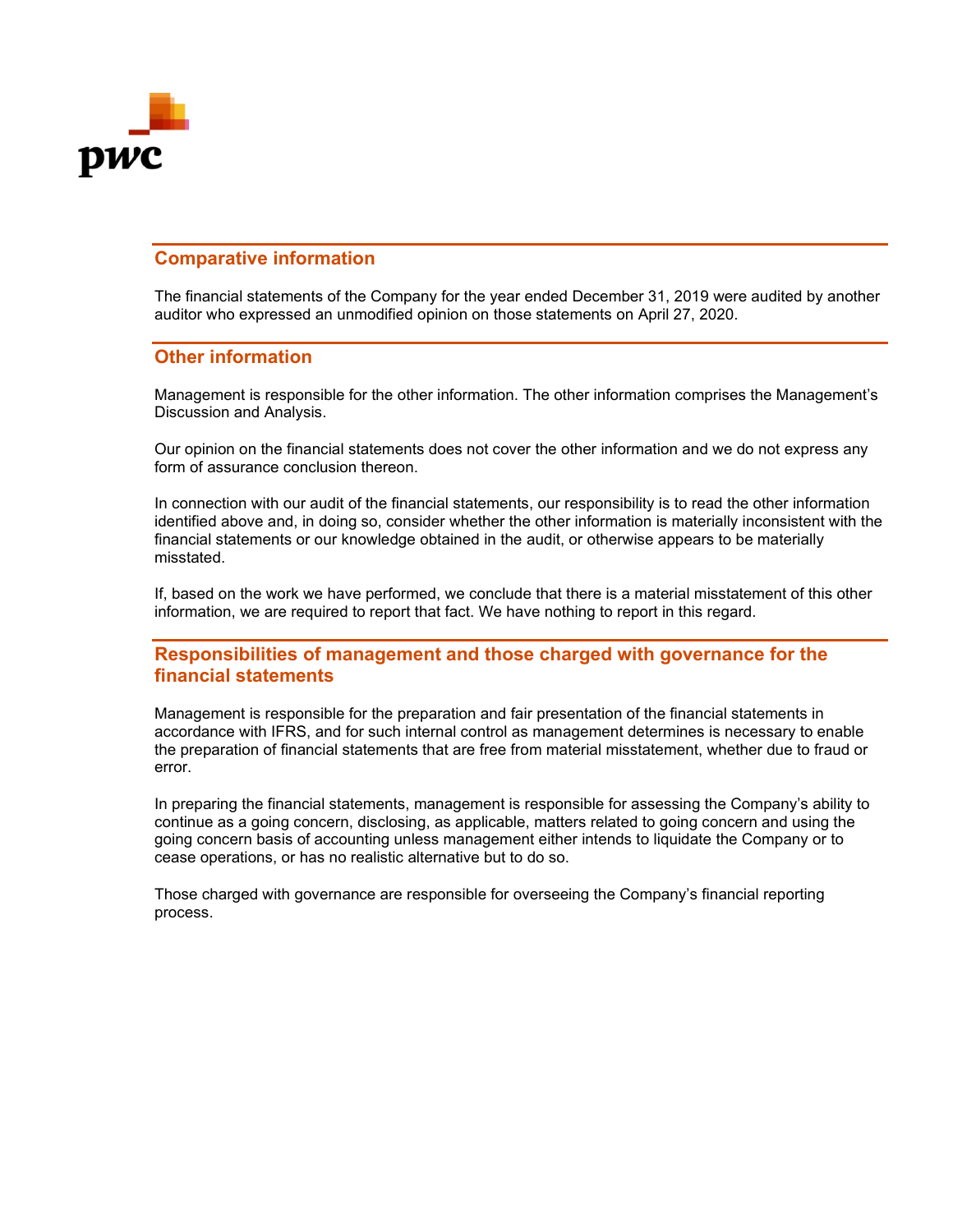

# **Auditor's responsibilities for the audit of the financial statements**

Our objectives are to obtain reasonable assurance about whether the financial statements as a whole are free from material misstatement, whether due to fraud or error, and to issue an auditor's report that includes our opinion. Reasonable assurance is a high level of assurance, but is not a guarantee that an audit conducted in accordance with Canadian generally accepted auditing standards will always detect a material misstatement when it exists. Misstatements can arise from fraud or error and are considered material if, individually or in the aggregate, they could reasonably be expected to influence the economic decisions of users taken on the basis of these financial statements.

As part of an audit in accordance with Canadian generally accepted auditing standards, we exercise professional judgment and maintain professional skepticism throughout the audit. We also:

- Identify and assess the risks of material misstatement of the financial statements, whether due to fraud or error, design and perform audit procedures responsive to those risks, and obtain audit evidence that is sufficient and appropriate to provide a basis for our opinion. The risk of not detecting a material misstatement resulting from fraud is higher than for one resulting from error, as fraud may involve collusion, forgery, intentional omissions, misrepresentations, or the override of internal control.
- Obtain an understanding of internal control relevant to the audit in order to design audit procedures that are appropriate in the circumstances, but not for the purpose of expressing an opinion on the effectiveness of the Company's internal control.
- Evaluate the appropriateness of accounting policies used and the reasonableness of accounting estimates and related disclosures made by management.
- Conclude on the appropriateness of management's use of the going concern basis of accounting and, based on the audit evidence obtained, whether a material uncertainty exists related to events or conditions that may cast significant doubt on the Company's ability to continue as a going concern. If we conclude that a material uncertainty exists, we are required to draw attention in our auditor's report to the related disclosures in the financial statements or, if such disclosures are inadequate, to modify our opinion. Our conclusions are based on the audit evidence obtained up to the date of our auditor's report. However, future events or conditions may cause the Company to cease to continue as a going concern.
- Evaluate the overall presentation, structure and content of the financial statements, including the disclosures, and whether the financial statements represent the underlying transactions and events in a manner that achieves fair presentation.

We communicate with those charged with governance regarding, among other matters, the planned scope and timing of the audit and significant audit findings, including any significant deficiencies in internal control that we identify during our audit.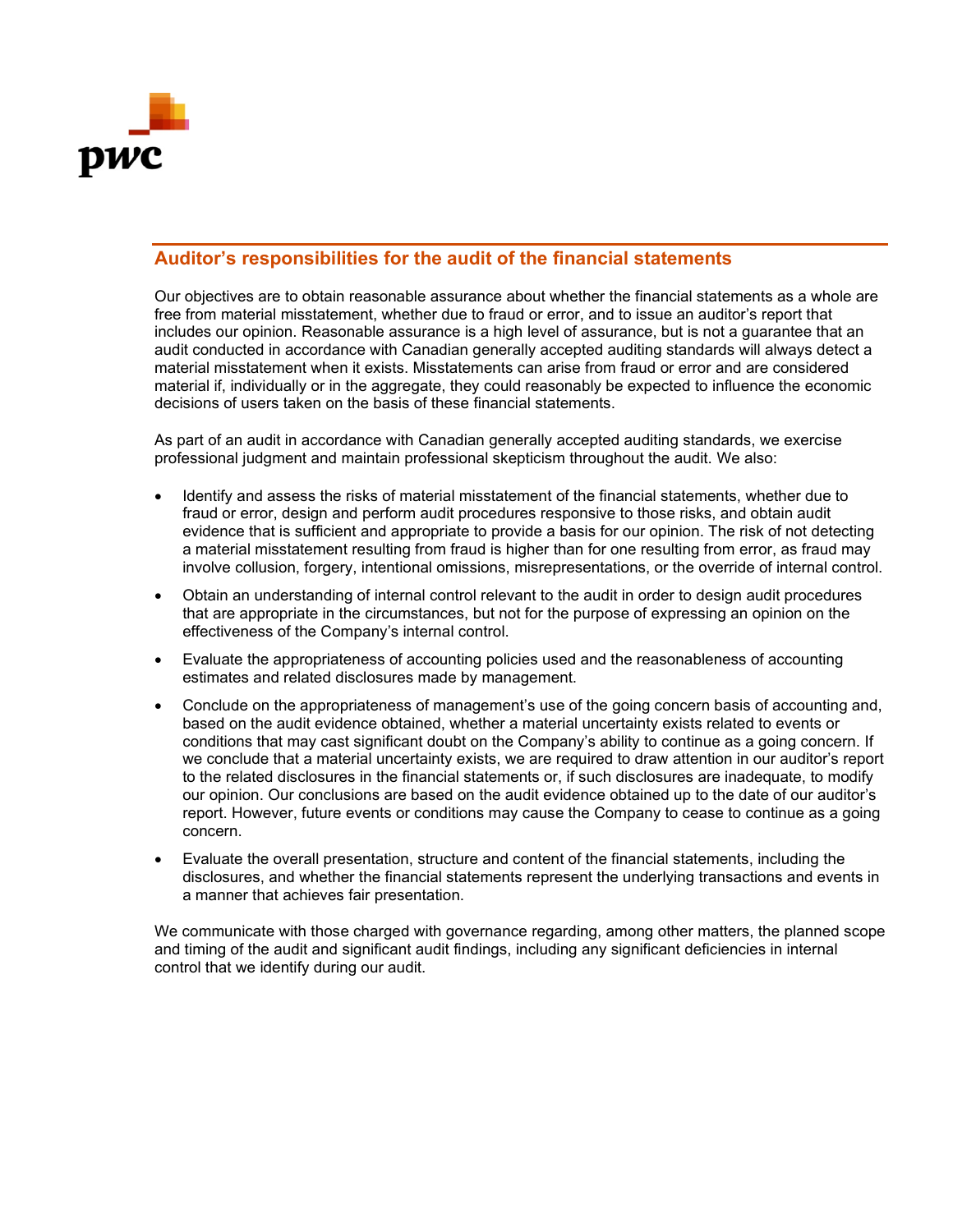

We also provide those charged with governance with a statement that we have complied with relevant ethical requirements regarding independence, and to communicate with them all relationships and other matters that may reasonably be thought to bear on our independence, and where applicable, related safeguards.

The engagement partner on the audit resulting in this independent auditor's report is Mark Patterson.

# **/s/PricewaterhouseCoopers LLP**

Chartered Professional Accountants

Vancouver, British Columbia April 9, 2021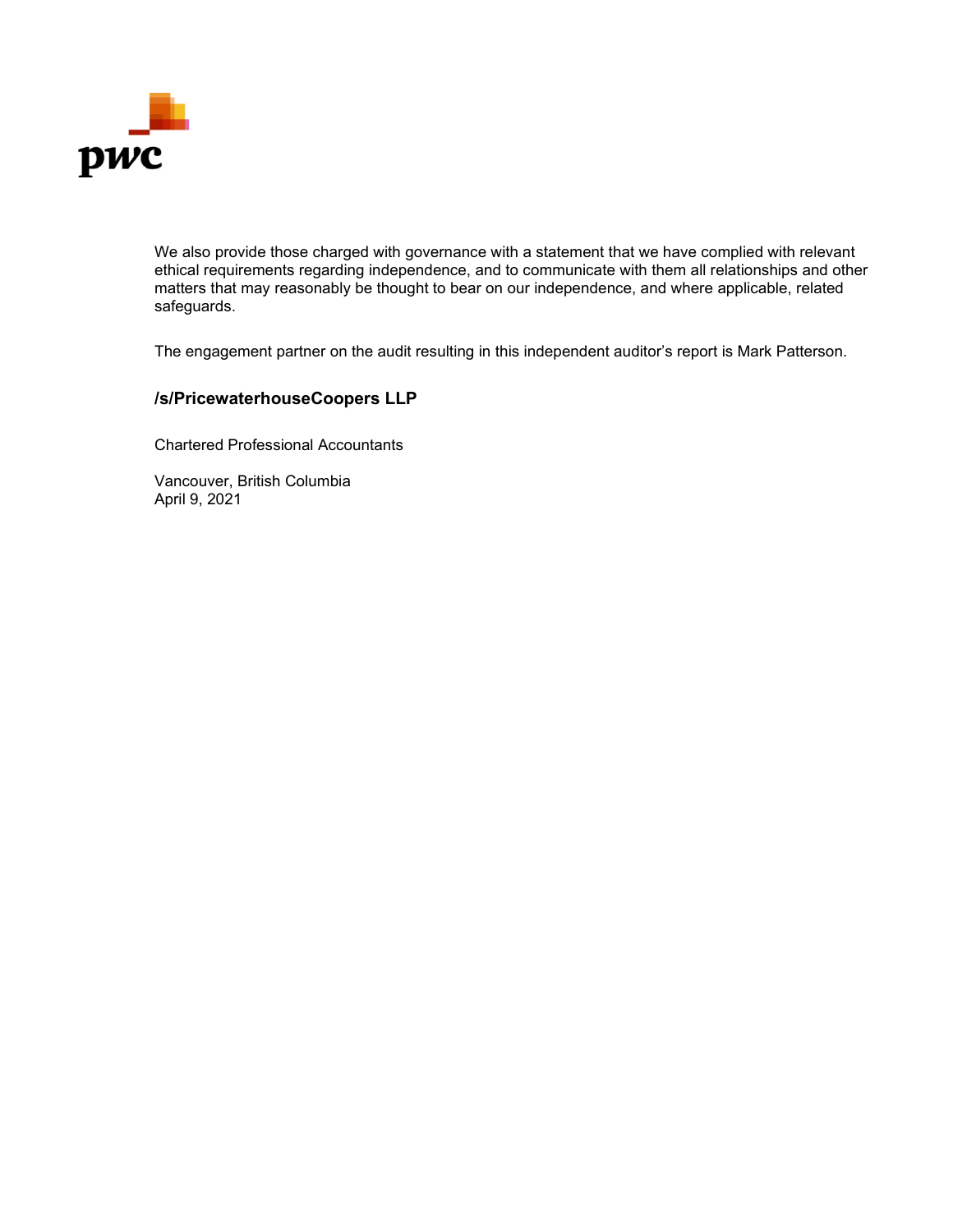

## **Statements of Financial Position**

**(Expressed in Canadian Dollars)**

|                                                                                            |                | As at                |                      |  |
|--------------------------------------------------------------------------------------------|----------------|----------------------|----------------------|--|
|                                                                                            | Note           | December 31,<br>2020 | December 31,<br>2019 |  |
|                                                                                            |                | \$                   | \$                   |  |
| <b>Assets</b>                                                                              |                |                      |                      |  |
| <b>Current Assets</b>                                                                      |                |                      |                      |  |
| Cash                                                                                       | $\overline{7}$ | 1,634,964            | 570,337              |  |
| Receivables and other assets                                                               | 8              | 225,402              | 49,908               |  |
|                                                                                            |                | 1,860,366            | 620,245              |  |
| <b>Non-Current Assets</b>                                                                  |                |                      |                      |  |
| Right-of-use assets                                                                        | 9              |                      | 44,190               |  |
| <b>Total Assets</b>                                                                        |                | 1,860,366            | 664,435              |  |
|                                                                                            |                |                      |                      |  |
| <b>Liabilities</b>                                                                         |                |                      |                      |  |
| <b>Current Liabilities</b>                                                                 |                |                      |                      |  |
| Trade and other payables                                                                   | 11,13          | 118,007              | 103,594              |  |
| Current portion of lease liability                                                         | 10             |                      | 40,532               |  |
|                                                                                            |                | 118,007              | 144,126              |  |
| <b>Non-Current Liabilities</b>                                                             |                |                      |                      |  |
| Lease liabilities                                                                          | 10             |                      | 5,551                |  |
| <b>Total Liabilities</b>                                                                   |                | 118,007              | 149,677              |  |
|                                                                                            |                |                      |                      |  |
| <b>Shareholders' Equity</b>                                                                |                |                      |                      |  |
| Capital stock                                                                              | 14             | 8,490,458            | 2,792,644            |  |
| Warrant reserve                                                                            | 15             | 9,489                | 131,807              |  |
| Share-based payment reserve                                                                | 14             | 939,282              | 274,856              |  |
| Deficit                                                                                    |                | (7,696,870)          | (2,684,549)          |  |
|                                                                                            |                | 1,742,359            | 514,758              |  |
| <b>Total Liabilities and Shareholders' Equity</b>                                          |                | 1,860,366            | 664,435              |  |
| Nature of Operations and Going Concern (Note 1)<br>Commitments and Contingencies (Note 16) |                |                      |                      |  |

Subsequent Events (Note 18)

Approved by the Board of Directors

"Ron MacDonald" "Joseph Ovsenek" Director President, CEO and Director

*The accompanying notes are an integral part of these financial statements.*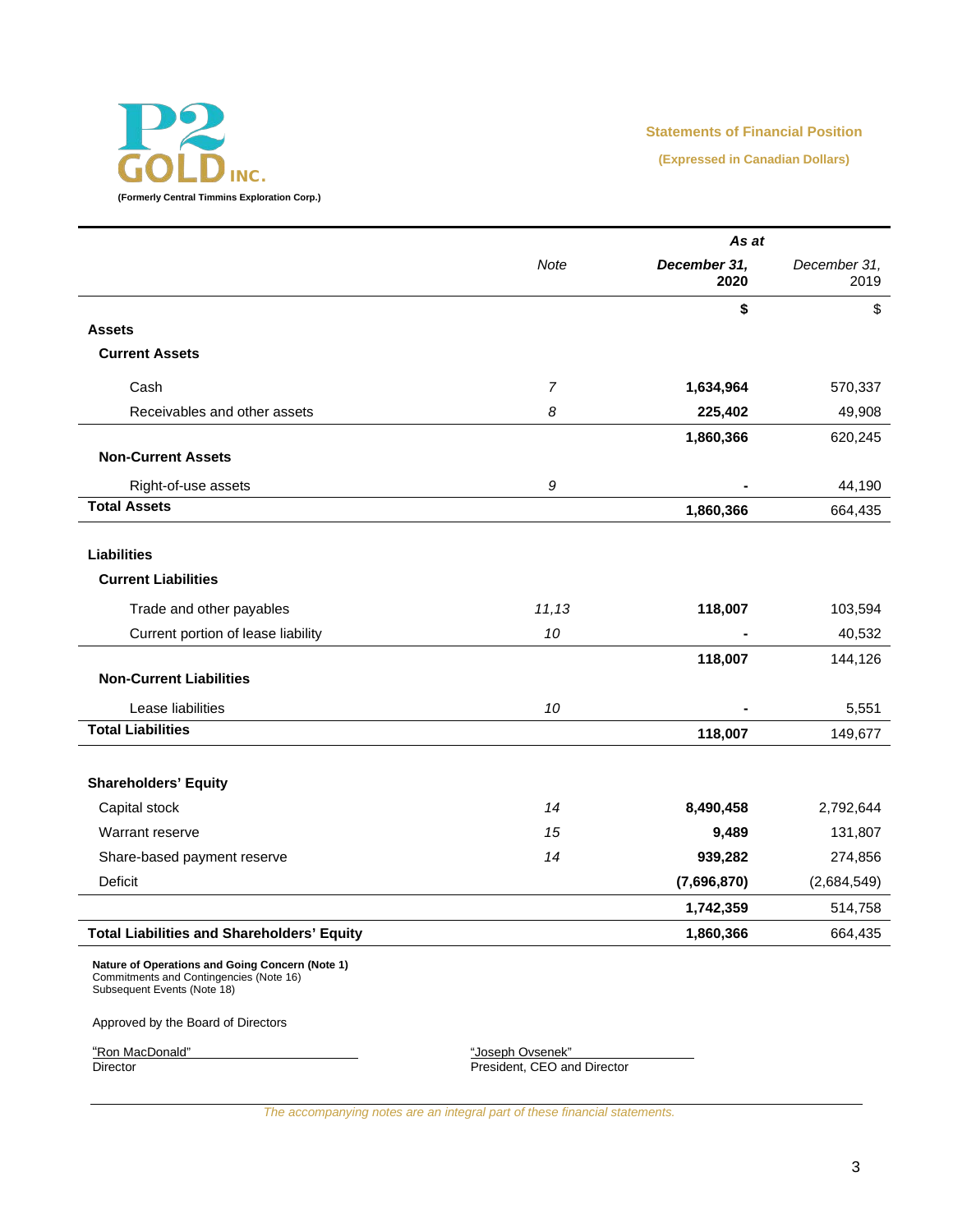

# **Statements of Loss and Comprehensive Loss (Expressed in Canadian Dollars)**

 *Year ended December 31,*

*Note 2020 2019*

|                                                                       |       | \$           | \$            |
|-----------------------------------------------------------------------|-------|--------------|---------------|
| <b>Administrative Expenses</b>                                        |       |              |               |
| Interest Income                                                       |       | (4,012)      | (9,727)       |
| Professional fees                                                     |       | 291,570      | 303,614       |
| General and administrative                                            |       | 139,666      | 72,243        |
| Depreciation                                                          | 9     | 27,855       | 47,931        |
| Part XII.6 tax                                                        |       |              | 4,364         |
| Share-based payments                                                  | 14(d) | 664,426      | 162,080       |
| Interest expense                                                      | 10    | 1,527        | 6,181         |
| Shareholder information                                               |       | 120,332      | 44,270        |
| Investor relations and travel                                         |       | 47,056       | 83,657        |
| <b>Total Administrative Expenses</b>                                  |       | (1,288,420)  | (714, 613)    |
| <b>Exploration and evaluation expenditures</b>                        | 4     | (3,918,523)  | (1, 223, 863) |
| Gain on sale of exploration property                                  | 4     |              | 258,845       |
| Loss on sale of an asset                                              |       | (5,378)      |               |
| Flow-through share premium recovery                                   |       | 200,000      | 375,000       |
| Net loss and comprehensive loss for the year                          |       | (5,012,321)  | (1,304,631)   |
|                                                                       |       |              |               |
| Loss per share - basic and diluted                                    |       | (0.26)<br>\$ | (0.15)<br>\$  |
| Weighted average number of shares outstanding – basic and<br>diluted* |       | 19,222,112   | 8,558,331     |

*\*On January 9, 2020 the Company consolidated its outstanding common shares on a 6:1 basis (note 14 (b)). All references to the number of shares and per share amounts have been retroactively restated to reflect the consolidation.*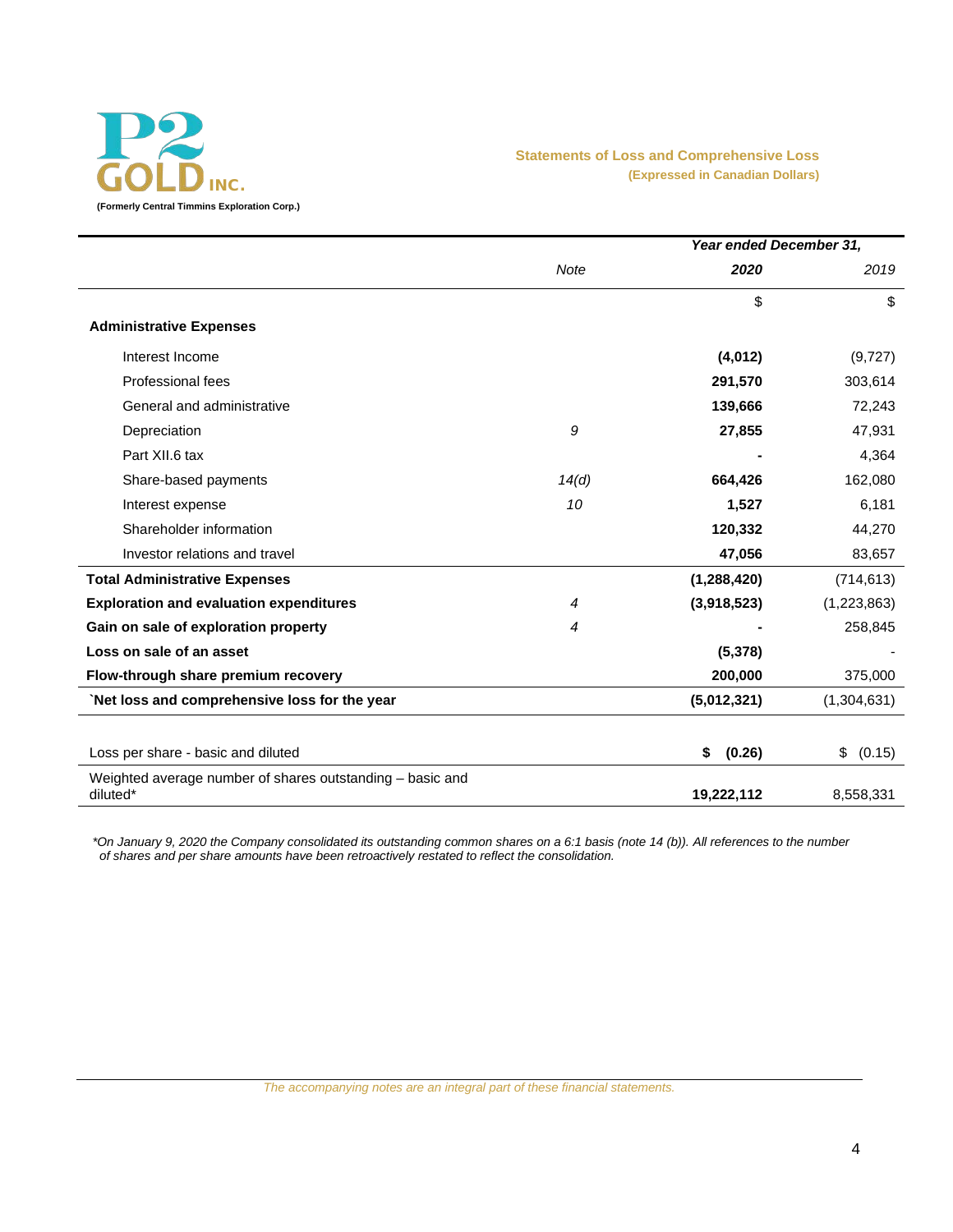

# **Statements of Changes in Equity For the Years Ended December, 2020 and 2019 (Expressed in Canadian Dollars)**

|                                                                      |      | <b>Capital Stock</b> |             | <b>Reserves</b>          |            |                   |                      |
|----------------------------------------------------------------------|------|----------------------|-------------|--------------------------|------------|-------------------|----------------------|
|                                                                      | Note | Number of<br>shares* | Amount      | Share-based<br>payments  | Warrants   | <b>Deficit</b>    | Total                |
| Balance at December 31, 2018<br>Reserve on issuance of stock options | 14   | 8,558,331            | \$2,792,644 | \$<br>112,776<br>162,080 | \$126,962  | \$(1,379,918)     | 1,652,464<br>162,080 |
| Reserve on issuance of warrants                                      | 4.15 |                      |             |                          | 4,845      |                   | 4,845                |
| Net loss and comprehensive loss for the year                         |      |                      |             |                          |            | (1,304,631)       | (1,304,631)          |
| Balance at December 31, 2019                                         |      | 8,558,331            | \$2,792,644 | \$<br>274.856            | \$131,807  | $$$ (2,684,549)   | 514,758              |
| Private placements                                                   | 14   | 20,160,000           | 5,424,000   |                          |            |                   | 5,424,000            |
| Shares issued for property payment                                   | 4    | 800,000              | 486,000     |                          |            |                   | 486,000              |
| Share issuance cost                                                  |      |                      | (134, 965)  |                          |            |                   | (134, 965)           |
| Premium liability on flow-through shares                             |      | $\blacksquare$       | (200,000)   |                          |            |                   | (200,000)            |
| Reserve on issuance of warrants                                      | 4.15 |                      | ٠           |                          | 461        |                   | 461                  |
| Reserve on issuance of stock options                                 | 14   |                      |             | 664,426                  |            |                   | 664,426              |
| Expiry of warrants                                                   |      |                      | 122,779     |                          | (122, 779) |                   |                      |
| Net loss and comprehensive loss for the year                         |      |                      |             |                          |            | (5,012,321)       | (5,012,321)          |
| Balance at December 31, 2020                                         |      | 29,518,331           | \$8,490,458 | \$<br>939,282            | 9,489      | $$$ $(7,696,870)$ | 1,742,359            |

*\*On January 9, 2020 the Company consolidated its outstanding common shares on a 6:1 basis (note 14 (b)). All references to the number of shares and per share amounts have been retroactively restated to reflect the consolidation.*

*The accompanying notes are an integral part of these financial statements.*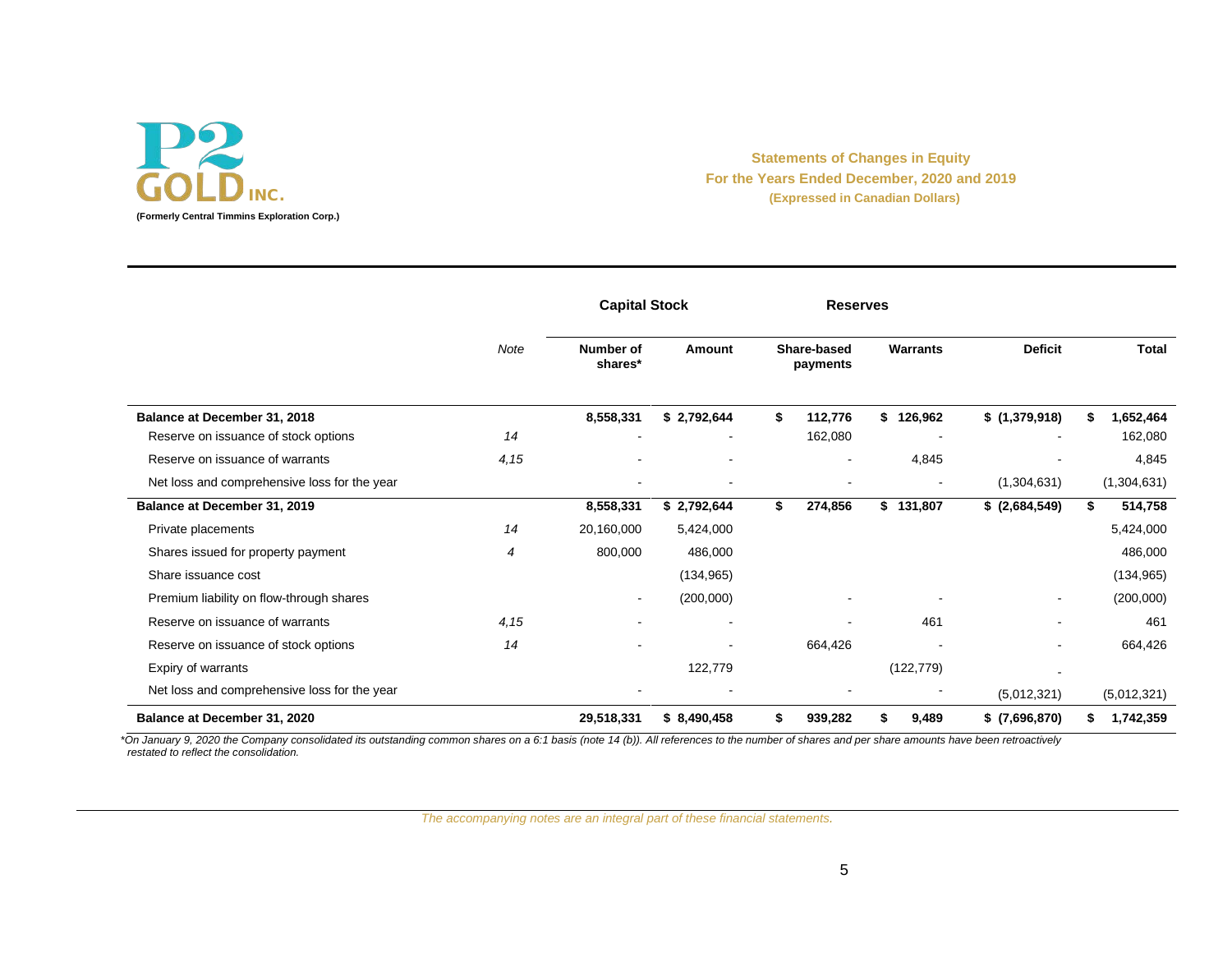

# **Statements of Cash Flows (Expressed in Canadian Dollars)**

|                                                              |      | Year ending December 31, |               |
|--------------------------------------------------------------|------|--------------------------|---------------|
|                                                              | Note | 2020                     | 2019          |
| <b>Operating activities</b>                                  |      | \$                       | \$            |
| Net loss for the year                                        |      | (5,012,321)              | (1,304,631)   |
| Items not involving cash:                                    |      |                          |               |
| Share-based payments                                         | 14   | 664,426                  | 162,080       |
| Shares issued for property option payments                   |      | 486,000                  |               |
| Depreciation                                                 | 9    | 27,855                   | 47,931        |
| <b>Interest Expense</b>                                      | 10   | 1,527                    | 6,181         |
| Loss on sale of equipment                                    |      | 5,378                    |               |
| Warrants issued for MOU agreement                            | 15   | 461                      | 4,845         |
| Flow-through share premium recovery                          |      | (200,000)                | (375,000)     |
| Change in non-cash working capital:                          |      |                          |               |
| Receivables and other assets                                 |      | (175, 494)               | 39,197        |
| Trade and other payables                                     |      | 14,413                   | (26, 359)     |
|                                                              |      | (4, 187, 755)            | (1,445,756)   |
| <b>Investing activities</b>                                  |      |                          |               |
| Purchase of equipment                                        |      | (30, 157)                |               |
| Proceeds from sale of equipment                              |      | 24,779                   |               |
|                                                              |      | (5, 378)                 |               |
| <b>Financing activities</b>                                  |      |                          |               |
| Proceeds from private placement, net of share issuance costs |      | 5,289,035                |               |
| Lease payments                                               | 10   | (31, 275)                | (52, 219)     |
|                                                              |      | 5,257,760                | (52, 219)     |
| Increase (Decrease) in cash                                  |      | 1,064,627                | (1, 497, 975) |
| Cash at beginning of year                                    |      | 570,337                  | 2,068,312     |
| Cash at end of year                                          |      | 1,634,964                | 570,337       |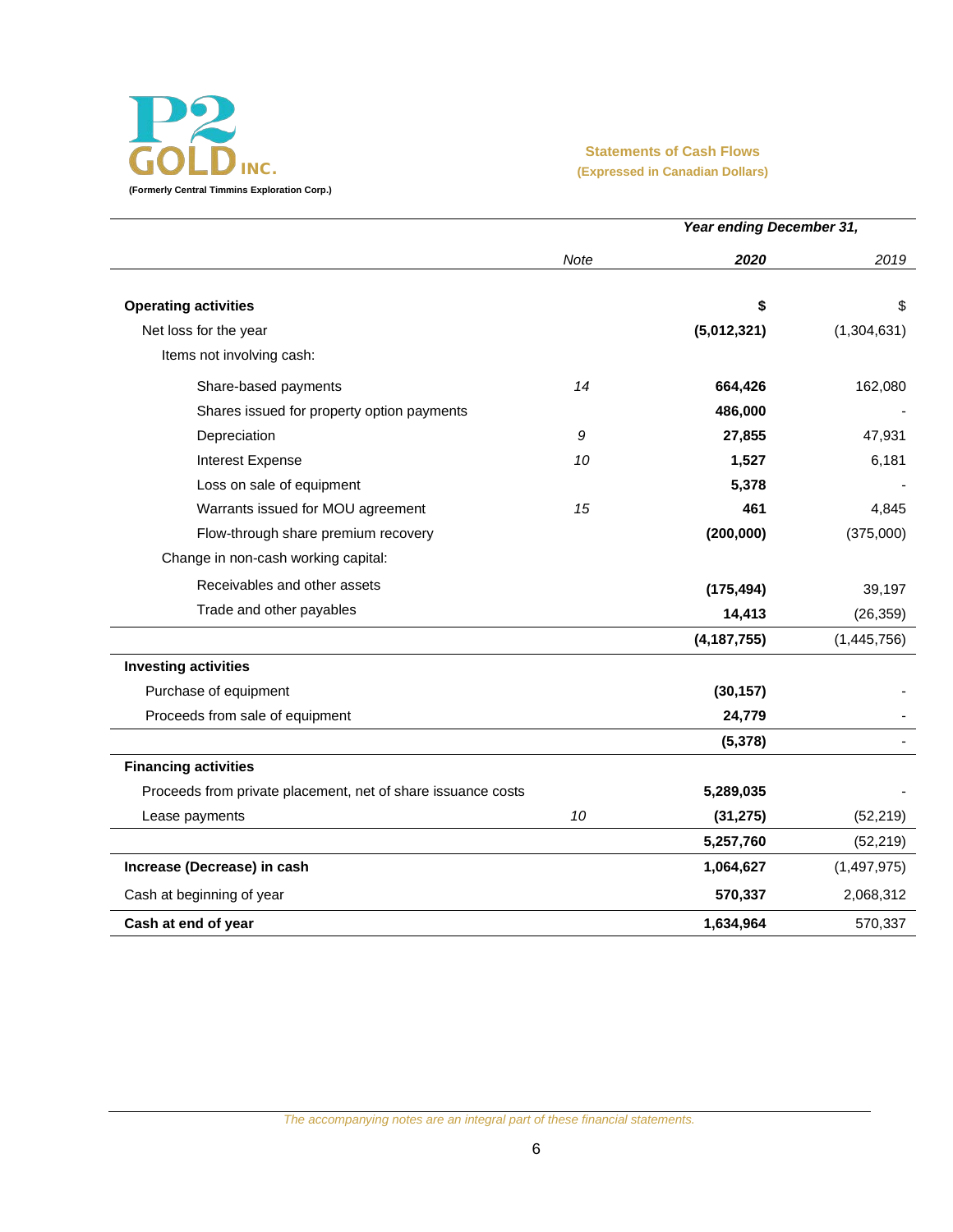

**Years ended December 31, 2020 and 2019**

# **1. NATURE OF OPERATIONS AND GOING CONCERN**

P2 Gold Inc. (the "Company" or "P2 Gold") (Formerly Central Timmins Exploration Corp.)) was incorporated on November 10, 2017 under the laws of the *Canada Business Corporations Act*. On August 31, 2020 the Company concurrently changed its name to P2 Gold Inc. and filed Notice of Articles to continue its incorporation under the *Business Corporations Act* (British Columbia).

The Company's common shares commenced trading October 16, 2018 on the TSX Venture Exchange (the "Exchange") under the symbol "CTEC". On August 31, 2020 the Company's trading symbol changed from "CTEC" to "PGLD".

The Company's head office is located at 355 Burrard Street, Suite 1100, Vancouver, BC, Canada, V6C 2G8. The Company is a junior mining, exploration and development company engaged in the acquisition, exploration and development of mineral resource properties primarily in British Columbia, Canada and the western United States. Substantially all of the Company's efforts are devoted to financing and acquiring these properties. There has been no determination whether the Company's interests in mineral properties will contain mineral reserves which are economically recoverable.

The business of mining and exploring for minerals involves a high degree of risk and there can be no assurance that future exploration programs will result in profitable mining operations. The Company's continued existence will be dependent upon the preservation of its interest in the underlying properties, the discovery of economically recoverable reserves, the achievement of profitable operations, or the ability of the Company to raise additional financing, if necessary, or alternatively upon the Company's ability to dispose of its interests on an advantageous basis.

During the year, there was a global outbreak of COVID-19 ("Coronavirus"), which has had a significant impact on businesses through the restrictions put in place by the governments regarding travel, business operations and isolation/quarantine orders. At this time, it is unknown the full extent of the impact the Coronavirus outbreak may have on the Company as this will depend on future developments that are highly uncertain and that cannot be predicted; however, it may impact upon our ability to carry out exploration project activities due to travel restrictions or complete financings due to impacts on capital markets. These financial statements have been prepared using International Financial Reporting Standards ("IFRS") that are applicable to a going concern.

As at December 31, 2020, the Company had working capital of \$1,742,359 (2019 - \$476,119), had not yet achieved profitable operations, had accumulated losses of \$7,696,870 (2019 - \$2,684,549) and expects to incur future losses in the development of its business. During the year ending December 31, 2020 the Company utilized \$4,187,755 (2019 - \$1,445,756) in operating activities.

The Company will require substantial additional funds to explore and, if warranted, develop its acquired exploration properties. The Company has limited financial resources and no current source of revenue, and there is no assurance that additional funding will be available to the Company to carry out the completion of its planned exploration activities. Failure to obtain such additional financing could result in the delay or indefinite postponement of future exploration and property development. The terms of any additional financing obtained by the Company could result in significant dilution to the shareholders of the Company. These factors and the Company's financial position indicates the existence of material uncertainties that may cast significant doubt about the Company's ability to continue as a going concern.

These financial statements do not reflect the adjustments to the carrying values of assets and liabilities and the reported expenses and statement of financial position classifications that would be necessary if the Company were unable to realize its assets and settle its liabilities as a going concern in the normal course of operations. Such adjustments could be material.

.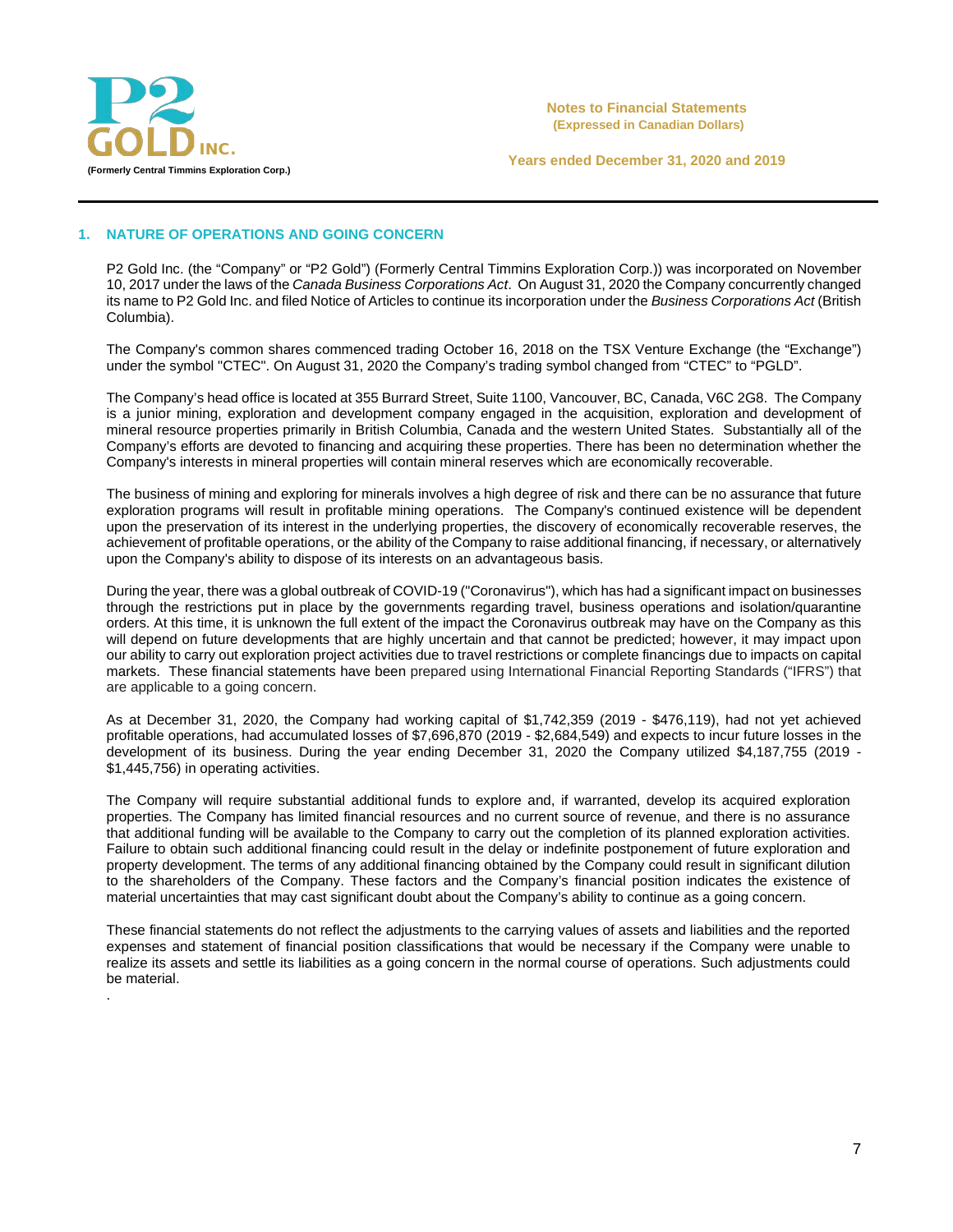

**Years ended December 31, 2020 and 2019**

# **2. BASIS OF PREPARATION**

On January 9, 2020 the Company consolidated its outstanding common shares on a 6:1 basis (note 14 (b)). Prior to the consolidation, the Corporation had 51,350,000 common shares issued and outstanding. Upon completion of the share consolidation, the number of post-consolidation common shares issued and outstanding was 8,558,331 (on a non-diluted basis). All references to the number of shares, options and warrants and per share amounts have been retroactively restated to reflect the consolidation.

# **2.1 Statement of compliance**

These financial statements have been prepared in accordance with International Financial Reporting Standards ("IFRS") as issued by the International Accounting Standards Board.

These financial statements were authorized for issuance by the Board of Directors of the Company on April 9,2021.

# **2.2 Basis of presentation and functional and presentation currency**

These financial statements have been prepared on a going concern basis, under the historical cost convention, except for financial instruments measured at fair value through profit and loss which are carried at fair value and have been prepared using the accrual basis of accounting except for cash flow information, as explained in the accounting policies set out in Note 3.

The financial statements are presented in Canadian Dollars, which is also the functional currency of the Company.

# **2.3 Significant accounting policy judgments and estimation uncertainty**

The preparation of financial statements in conformity with IFRS requires management to make judgments and estimates and form assumptions that affect the reported amounts of assets and liabilities at the date of the financial statements and reported amounts of revenues and expenses during the reporting period. On an ongoing basis, management evaluates its judgments and estimates in relation to assets, liabilities, revenue and expenses. Management uses historical experience and various other factors it believes to be reasonable under the given circumstances as the basis for its judgments and estimates. Actual outcomes may differ from these estimates under different assumptions and conditions.

The application of the Company's accounting policies does not involve the application of significant judgement.

# **3. SUMMARY OF SIGNIFICANT ACCOUNTING POLICIES**

# **3.1 Exploration and evaluation expenditures**

All exploration and evaluation costs are charged to the statements of loss and comprehensive loss under the heading "Exploration and evaluation expenditures" in the period incurred until such time as it has been determined that a property has economically recoverable mineral reserves, in which case subsequent exploration costs and the costs incurred to develop the property are first tested for impairment and then capitalized into property, plant and equipment ("PPE"). On the commencement of commercial production, depletion of each mining property will be provided on a unit-of-production basis using estimated mineral reserves and mineral resources as the depletion base. Exploration and evaluation costs include the cost of acquiring claims, property option payments and property evaluation activities.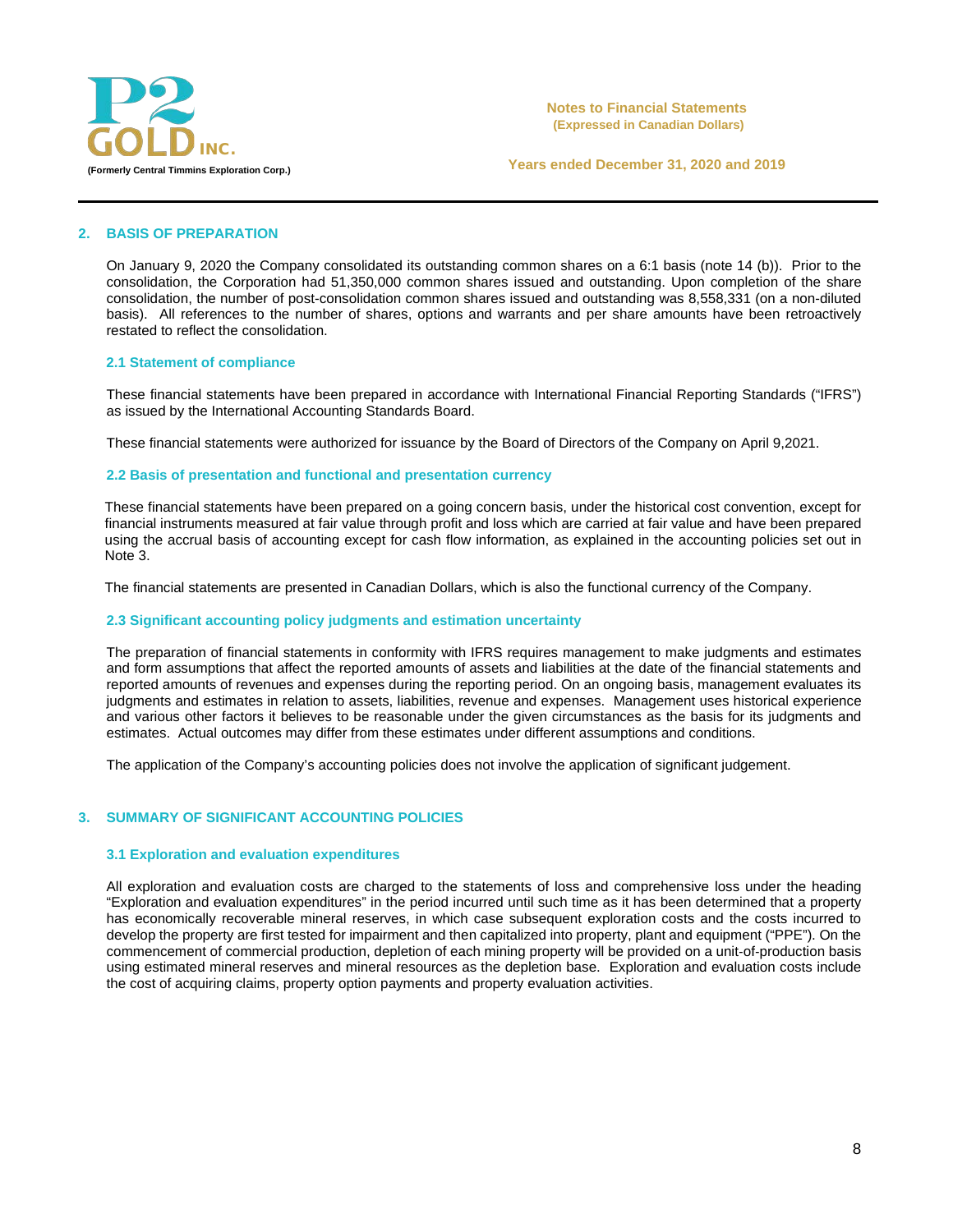

**Years ended December 31, 2020 and 2019**

#### **3. SUMMARY OF SIGNIFICANT ACCOUNTING POLICIES** (continued)

#### **3.2 Provisions and asset retirement obligations ("ARO")**

The Company recognizes liabilities for statutory, contractual, constructive or legal obligations, including those associated with the reclamation of mineral properties and PPE, when those obligations can be estimated reliably and result from the acquisition, construction, development or normal operation of the assets. Initially, a liability for an asset retirement obligation is recognized at its present value in the period in which it is incurred. Upon initial recognition of the liability, the corresponding asset retirement cost is added to the carrying amount of the related asset and the cost is amortized as an expense over the economic life of the asset using either the unit‐of‐production method or the straight‐line method, as appropriate. Following the initial recognition of the asset retirement obligation, the carrying amount of the liability is increased for the passage of time and adjusted for changes to the current market-based discount rate, amount or timing of the underlying cash flows needed to settle the obligation.

As at December 31, 2020 and 2019, no provisions have been recorded and no asset retirement obligations have been incurred to date.

#### **3.3 Equity**

Share capital represents the amount received on the issue of shares, less issuance costs. If shares are issued when options and warrants and conversion options are exercised, the share capital account also comprises the costs previously recorded as share-based payments reserve and warrant reserves. In addition, if shares are issued as consideration for the acquisition of a mineral property or some other form of non-monetary assets, they are measured at their fair value according to the quoted price on the day immediately preceding the conclusion of the agreement.

#### *Share-based payment transactions*

Employees or those providing services similar to those performed by an employee, including consultants and Directors of the Company receive a portion of their remuneration in the form of share‐based payment transactions, whereby employees receive equity instruments as consideration for services rendered ("equity‐settled transactions").

#### *Equity settled transactions*

The costs of equity‐settled transactions with employees or those providing similar services are measured by reference to the fair value of the equity instruments at the date on which they are granted.

The costs of equity‐settled transactions are recognized, together with a corresponding increase in equity, over the period in which the performance and/or service conditions are fulfilled, ending on the date on which the relevant employees become fully entitled to the award ("the vesting date"). The cumulative expense is recognized for equity-settled transactions at each reporting date until the vesting date reflects the Company's best estimate of the number of equity instruments that will ultimately vest. The profit or loss charge for a period represents the movement in cumulative expense recognized as at the beginning and end of that period and the corresponding amount is represented in share-based payment reserve.

No expense is recognized for awards that do not ultimately vest, except for awards where vesting is conditional upon a market condition, which are treated as vesting irrespective of whether or not the market condition is satisfied provided that all other performance and/or service conditions are satisfied.

Where the terms of an equity-settled award are modified, an additional expense is recognized for any modification which increases the total fair value of the share‐based payment arrangement, or is otherwise beneficial to the employee, as measured at the date of modification.

#### *Other elements of equity*

Warrant reserve includes the value of outstanding warrants. When warrants are exercised, the related compensation cost and value are transferred to share capital. Deficit includes all current and prior period retained profits or losses and the value of expired warrants.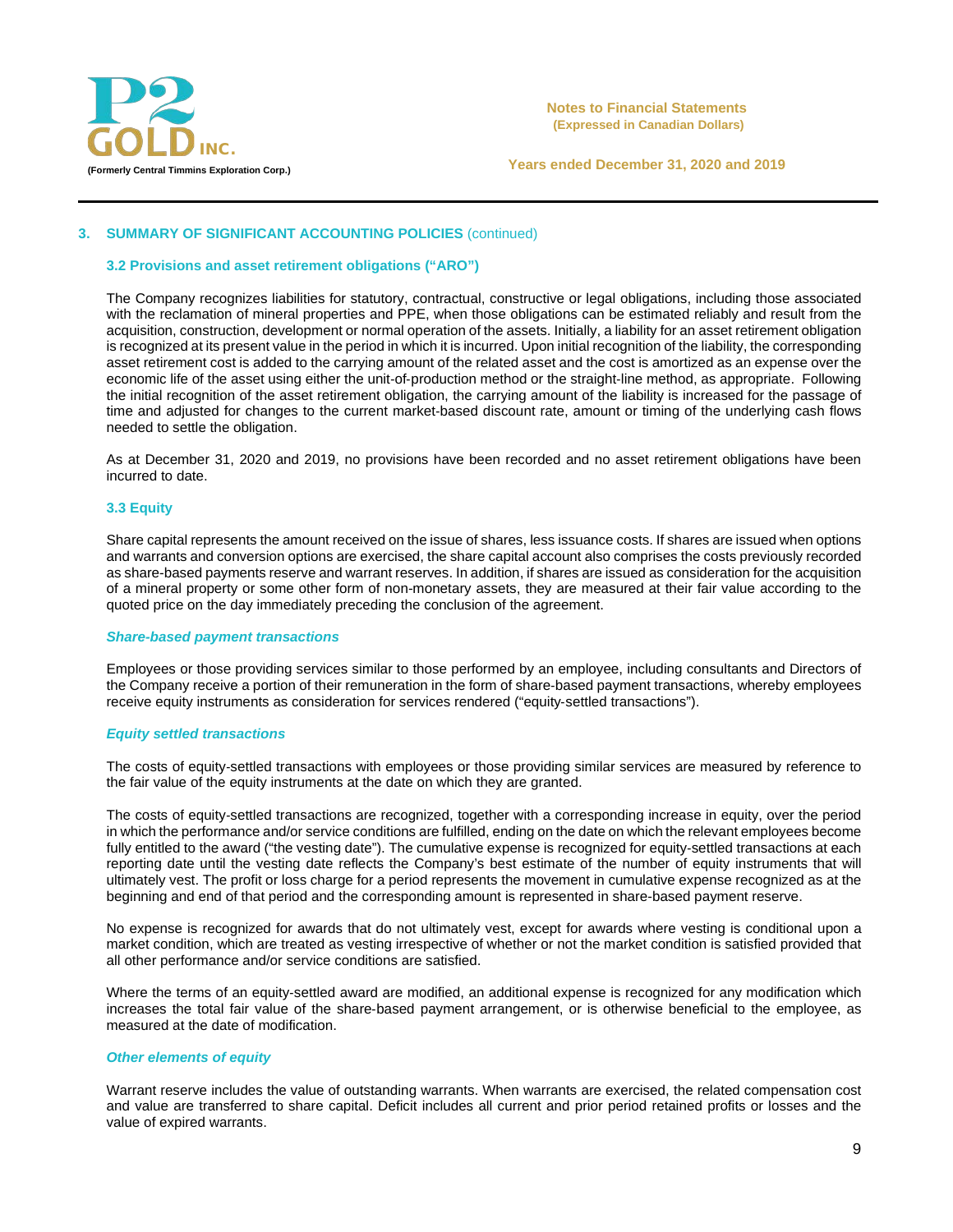

**Years ended December 31, 2020 and 2019**

### **3. SUMMARY OF SIGNIFICANT ACCOUNTING POLICIES** (continued)

#### **3.4 Taxation**

#### *Deferred income tax*

Deferred income tax is provided using the liability method on temporary differences at the date of the statement of financial position between the tax bases of assets and liabilities and their carrying amounts for financial reporting purposes.

Deferred income tax assets and liabilities are recognized for all taxable temporary differences, except:

- where the deferred income tax liability arises from the initial recognition of goodwill or of an asset or liability in a transaction that is not a business combination and, at the time of the transaction, affects neither the accounting profit nor taxable profit or loss; and
- in respect of taxable temporary differences associated with investments in subsidiaries, associates and interests in joint ventures, where the timing of the reversal of the temporary differences can be controlled and it is probable that the temporary differences will not reverse in the foreseeable future.

Deferred income tax assets are recognized only to the extent that it is probable that taxable profit will be available against which the deductible temporary differences and the carry forward of unused tax credits and unused tax losses can be utilized.

Deferred income tax assets and liabilities are measured at the tax rates that are expected to apply to the year when the asset is realized, or the liability is settled, based on tax rates (and tax laws) that have been enacted or substantively enacted at the date of the statement of financial position.

Deferred income tax relating to items recognized directly in equity is recognized in equity and not in the statement of comprehensive loss.

Deferred income tax assets and deferred income tax liabilities are offset if, and only if, a legally enforceable right exists to set off current tax assets against current tax liabilities and the deferred tax assets and liabilities relate to income taxes levied by the same taxation authority on either the same taxable entity or different taxable entities which intend to either settle current tax liabilities and assets on a net basis, or to realize the assets and settle the liabilities simultaneously, in each future period in which significant amounts of deferred tax assets or liabilities are expected to be settled or recovered.

# **3.5 Loss per share**

The basic loss per share is computed by dividing the net loss by the weighted average number of common shares outstanding during the year. The diluted loss per share amounts are calculated by dividing net profit attributable to common shareholders by the weighted average number of shares outstanding during the year plus the weighted average number of shares that would be issued on the conversion of all the dilutive potential ordinary shares into common shares, which comprise warrants and stock options granted. During the years ended December 31, 2020 and 2019, shares issuable on exercise of all the outstanding stock options and warrants were not included in the computation of diluted loss per share as the effect would have been anti-dilutive.

# **3.6 Financial Instruments**

IFRS 9 includes guidance on the classification and measurement of financial assets. Under IFRS 9, financial assets are classified and measured either at amortized cost, fair value through other comprehensive income ("FVOCI") or fair value through profit or loss ("FVTPL") based on the business model in which they are held and the characteristics of their contractual cash flows.

All financial assets not classified at amortized cost or FVOCI are measured at FVTPL. On initial recognition, the Company can irrevocably designate a financial asset at FVTPL if doing so eliminates or significantly reduces an accounting mismatch.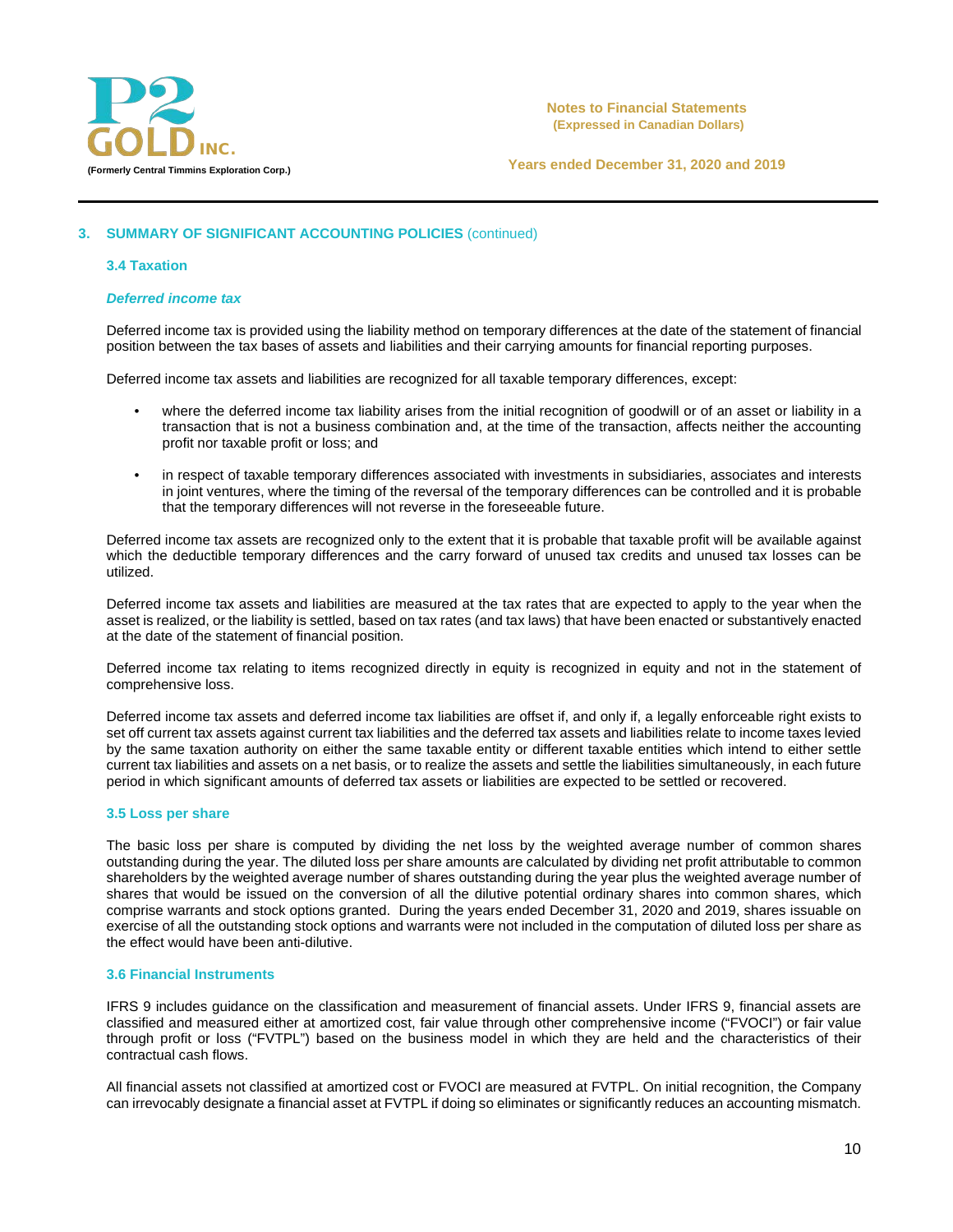

# **3. SUMMARY OF SIGNIFICANT ACCOUNTING POLICIES** (continued)

### **3.6 Financial Instruments** (continued)

A financial asset is measured at amortized cost if it meets both of the following conditions and is not designated at FVTPL:

- It is held within a business model whose objective is to hold the financial asset to collect the contractual cash flows associated with the financial asset instead of selling the financial asset for a profit or loss;
- Its contractual terms give rise to cash flows that are solely payments or principal and interest.

Financial liabilities are classified as either financial liabilities at FVTPL or at amortized cost. The Company determines the classification of its financial liabilities at initial recognition.

Financial liabilities are classified as measured at amortized cost unless they fall into one of the following categories: financial liabilities at FVTPL, financial liabilities that arise when a transfer of a financial asset does not qualify for derecognition, financial guarantee contracts, commitments to provide a loan at a below-market interest rate, or contingent consideration recognized by an acquirer in a business combination.

Financial liabilities are classified as FVTPL if they fall into one of the five exemptions detailed above.

Transaction costs associated with financial instruments, carried at FVTPL, are expensed as incurred, while transaction costs associated with all other financial instruments are included in the initial carrying amount of the asset or the liability.

All financial instruments are initially recognized at fair value on the statements of financial position. Subsequent measurement of financial instruments is based on their classification. Financial assets and liabilities classified at FVTPL are measured at fair value with changes in those fair values recognized in the statements of loss and comprehensive loss for the period. Financial assets are classified at amortized cost and financial liabilities are measured at amortized cost using the effective interest method.

The Company derecognizes financial liabilities only when its obligations under the financial liabilities are discharged, cancelled, or expired. The difference between the carrying amount of the financial liability derecognized and the consideration paid and payable, including any non-cash assets transferred or liabilities assumed, is recognized in profit or loss.

The Company's financial instruments are classified as follows:

| <b>Classification</b>    | <b>Financial Instrument</b> |
|--------------------------|-----------------------------|
| Cash                     | <b>Amortized Cost</b>       |
| Trade and other payables | <b>Amortized Cost</b>       |

# **3.7 Cash**

Cash in the statements of financial position is comprised of cash held at a Canadian chartered bank.

# **3.8 Related party transactions**

Parties are considered to be related if one party has the ability, directly or indirectly, to control the other party or exercise significant influence over the other party in making financial and operating decisions. Parties are also considered to be related if they are subject to common control or common significant influence, related parties may be individuals or corporate entities. A transaction is considered to be a related party transaction when there is a transfer of resources or obligations between related parties.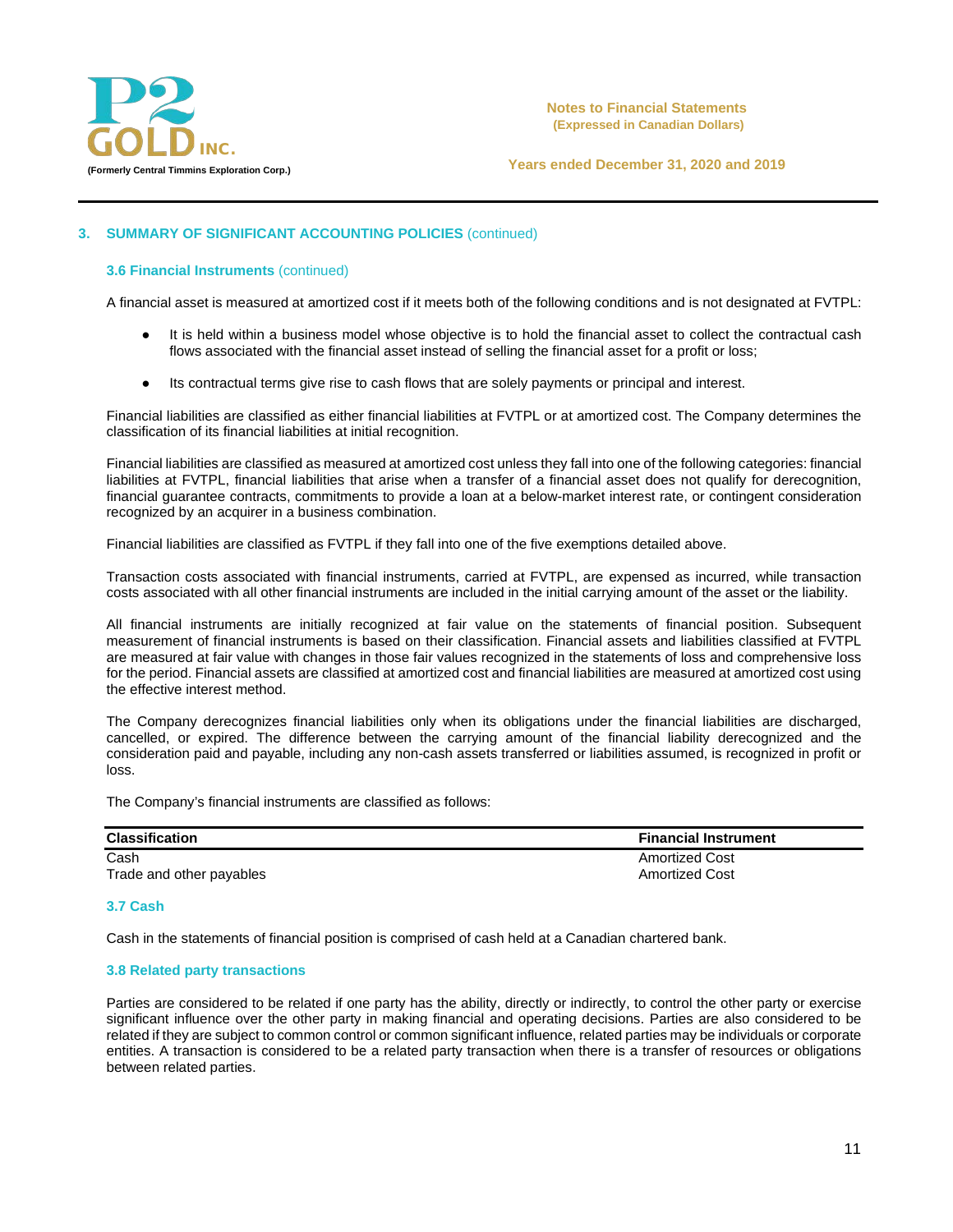

**Years ended December 31, 2020 and 2019**

# **3. SUMMARY OF SIGNIFICANT ACCOUNTING POLICIES** (continued)

#### **3.9 Flow-through shares**

To the extent that the company issues common shares to subscribers on a flow-through basis at a premium to the market value of non-flow through common shares, any such premium is recorded as a liability on the company's statements of financial position at the time of subscription. This liability is reduced, on a pro-rata basis, as the company fulfills its expenditure renunciation obligation associated with such flow-through share issuances, with an offsetting recognized as income.

A deferred tax liability equal to the tax value of flow-through expenditures renounced is recognized once the company has fulfilled its obligations associated with the renunciation of related flow-through expenditures. In respect of a retrospective renunciation, such obligation is considered to have been fulfilled once management establishes the intent to make renunciation filings with the appropriate taxation authorities. In respect of a prospective renunciation (i.e., a look-back renunciation), the obligation is considered to be fulfilled once related flow-through expenditures have been incurred.

# **4. EXPLORATION AND EVALUATION EXPENDITURES**

The exploration and evaluation expenditures of the Company are detailed as follows:

|                                         | <b>Year ended December 31</b> |                 |  |
|-----------------------------------------|-------------------------------|-----------------|--|
|                                         | 2020                          | 2019            |  |
| <b>Silver Reef Property</b>             | 1,528,352<br>S.               | \$              |  |
| <b>BAM Property</b>                     | 635,903                       |                 |  |
| <b>Todd Creek Property</b>              | 1,069,168                     |                 |  |
| <b>Stockade Property</b>                | 218,543                       |                 |  |
| <b>Lost Cabin Property</b>              | 332,961                       |                 |  |
| <b>Timmins Project</b>                  | 133,596                       | 1,223,863       |  |
| <b>Exploration and evaluation costs</b> | \$3,918,523                   | 1,223,863<br>S. |  |

|                                               | <b>Year ended December 31</b> |           |    |           |  |
|-----------------------------------------------|-------------------------------|-----------|----|-----------|--|
|                                               |                               | 2020      |    | 2019      |  |
| Acquisition costs                             | \$                            | 847,937   | \$ | 43,866    |  |
| Assays                                        |                               | 184,605   |    | 49,641    |  |
| Drilling                                      |                               | 647,266   |    | 484,752   |  |
| Geophysical and MMI Surveys                   |                               | 598,038   |    | 271,203   |  |
| <b>Helicopters</b>                            |                               | 944,380   |    |           |  |
| Assessment reports                            |                               | 36,440    |    |           |  |
| Technical Reports (NI 43-101)                 |                               | 62,674    |    |           |  |
| Consulting                                    |                               | 366,193   |    | 209,236   |  |
| Other exploration and evaluation expenditures |                               | 230,990   |    | 165,165   |  |
|                                               | S                             | 3,918,523 | \$ | 1,223,863 |  |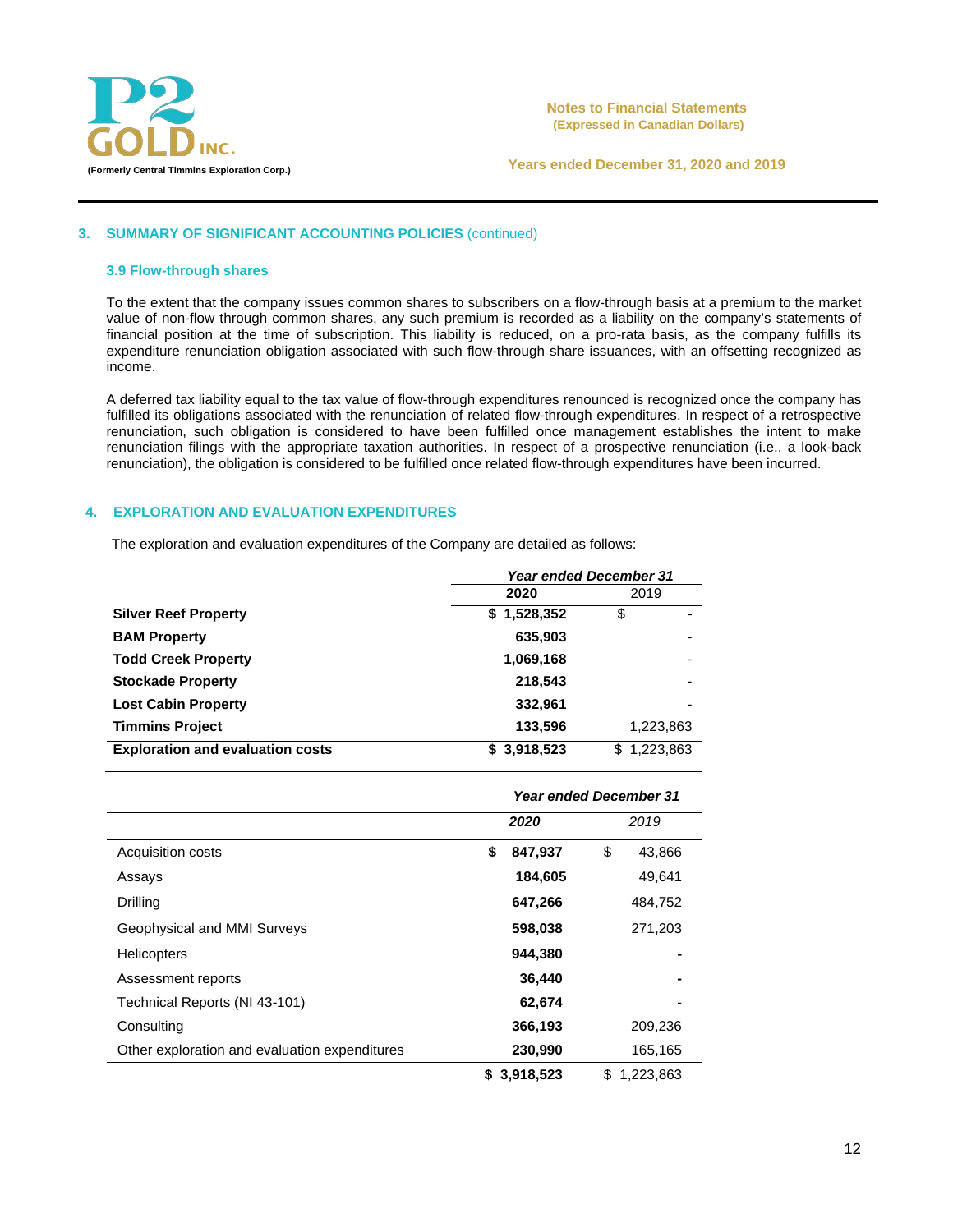

**Years ended December 31, 2020 and 2019**

# **4. EXPLORATION AND EVALUATION EXPENDITURES** (continued)

# **Silver Reef Property**

On June 11, 2020 the Company announced the signing of an option agreement with an arm's length private vendor to acquire up to a 100% interest in the Silver Reef Property located in northwest British Columbia, subject to regulatory approval.

Under the terms of the Option Agreement, the Company can acquire up to a 70% interest in Silver Reef over a threeyear option period by paying to the vendor:

- 1. \$50,000 (paid) and 200,000 shares (issued) in its capital on the signing of the agreement 1.<br>2. \$200,000 and 200,000 shares in its capital on the first anniversary of the agreement: and
- 2. \$200,000 and 200,000 shares in its capital on the first anniversary of the agreement; and
- 3. \$500,000 and 800,000 shares in its capital on the second anniversary of the agreement.

To maintain the option, the Company is also required to incur exploration expenditures of \$250,000 before the first anniversary of the agreement (completed), \$750,000 of cumulative exploration expenditures by the second anniversary of the agreement (completed) and \$2 million of cumulative exploration expenditures by the third anniversary of the agreement. Following exercise of the option, the Company has the right for a period of 120 days to acquire the remaining 30% interest in Silver Reef, for a 100% total interest, on payment of \$7.5 million of which up to \$4 million may be paid in shares of the Company at its election. If the Company elects to not purchase the remaining 30% interest, the Company and the vendor shall form a joint venture, with the Company appointed the operator.

During the first three years of the joint venture, the Company will fund the vendor's participating interest in the joint venture. If the vendor fails to sell its interest in the joint venture during such three-year period, the vendor's interest will convert to a 3% net smelter returns royalty, provided that the Company will have the opportunity to purchase the vendor's interest prior to such conversion for \$7.5 million.

# **BAM Property**

On July 2,2020, the Company announced the signing of an option agreement with an arm's length private vendor to acquire up to a 100% interest in the BAM property, located within the Golden Triangle in northwest British Columbia.

Under the terms of the BAM Option Agreement, the Company can acquire up to a 70% interest in the BAM Property over a three-year option period by paying to the vendor:

- 1. \$60,000 (paid) and 200,000 common shares (issued) in its capital on the signing of the agreement;
- 2. \$150,000 and 200,000 common shares in its capital on the first anniversary of the agreement;<br>3. \$200,000 and 200,000 common shares in its capital on the second anniversary of the agreeme
- \$200,000 and 200,000 common shares in its capital on the second anniversary of the agreement; and
- 4. \$550,000 and 800,000 common shares in its capital on the third anniversary of the agreement.

To maintain the option, the Company is also required to incur exploration expenditures of \$150,000 before the first anniversary of the agreement (completed), \$400,000 of cumulative exploration expenditures by the second anniversary of the agreement (completed) and \$750,000 of cumulative exploration expenditures by the third anniversary of the agreement. Following exercise of the option, the Company has the right for a period of 120 days to acquire the remaining 30% interest in the BAM Property, for a 100% total interest, on payment of \$7.5 million of which up to \$4 million may be paid in common shares of the Company at its election. If the Company elects to not purchase the remaining 30% interest, the Company and the vendor shall form a joint venture, with the Company appointed the operator.

During the first three years of the joint venture, the Company will fund the vendor's participating interest in the joint venture. If the vendor fails to sell its interest in the joint venture during such three-year period, the vendor's interest will convert to a 2% net smelter returns royalty ("NSR"), provided that the Company will have the opportunity to purchase the vendor's interest prior to such conversion for \$7.5 million. Following the conversion of the vendor's interest to the BAM NSR, the Company may purchase 1% of the NSR for \$2,000,000 (inflation adjusted from 2020).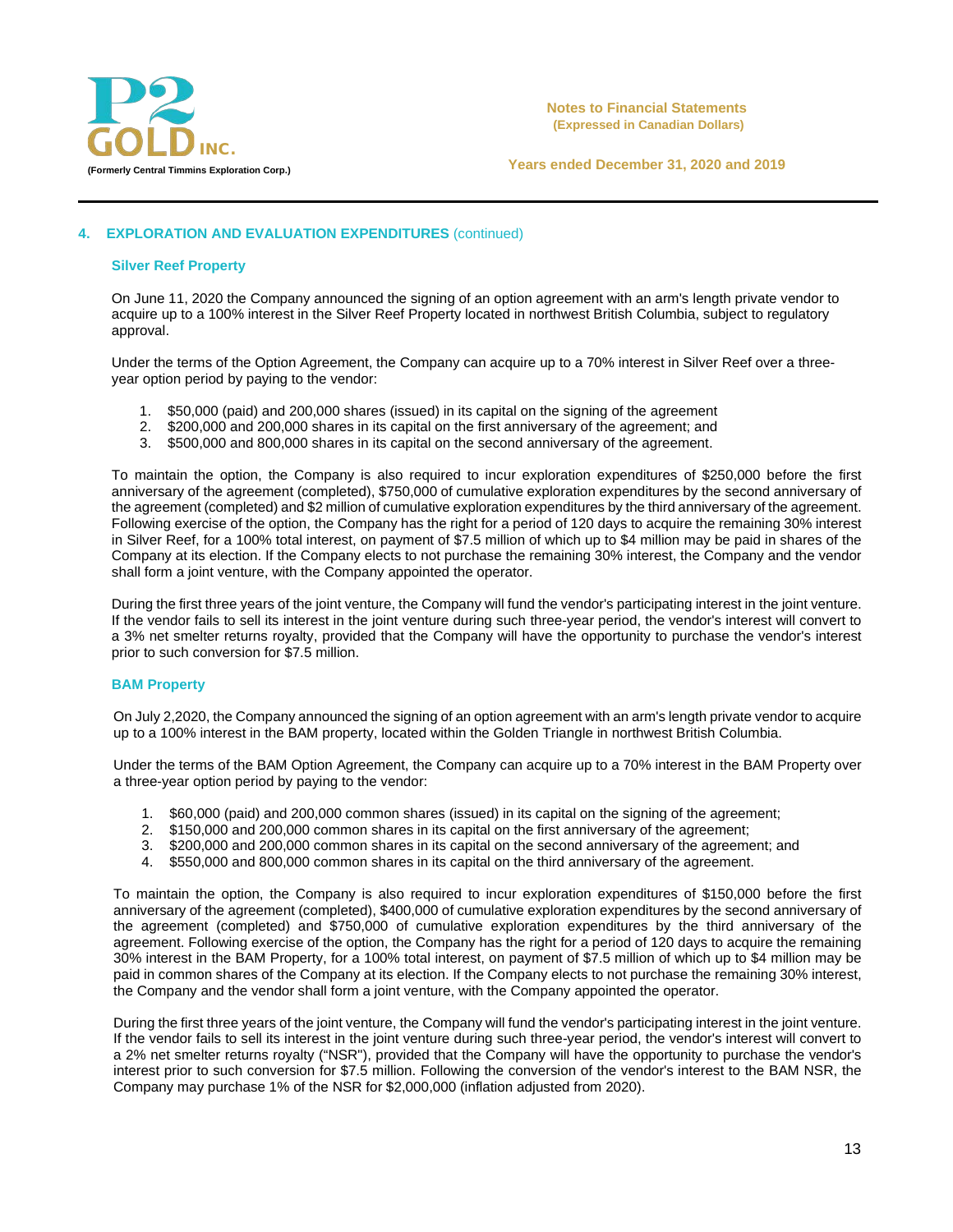

**Years ended December 31, 2020 and 2019**

#### **4. EXPLORATION AND EVALUATION EXPENDITURES** (continued)

#### **BAM Property (continued)**

The vendor has also agreed to assign to the Company two claims that form part of the BAM Property for \$40,000 and a 2% NSR, 100% of which can be purchased by the Company for \$1,125,000 prior to commercial production on such claims and 1% of which can be purchased for \$300,000 (inflation adjusted from 2020) after commercial production is achieved on such claims

#### **Todd Creek Property**

On July 9, 2020, the Company announced the signing of an option agreement with ArcWest Exploration Inc, an arm's length TSX Venture Exchange listed company, to acquire up to a 70% interest in the Todd Creek property, located within the Golden Triangle in northwest British Columbia.

Under the terms of the Todd Creek Option Agreement, the Company can acquire (the "First Option") up to a 51% interest in the Todd Creek Property over a five-year option period by paying to ArcWest:

- 1. \$100,000 (paid) and 200,000 common shares (issued) in its capital on the signing of the Todd Creek Option Agreement;
- 2. \$150,000 on the first anniversary of the agreement;
- 3. \$200,000 on the second anniversary of the agreement;
- 4. \$200,000 on the third anniversary of the agreement;
- 5. \$250,000 on the fourth anniversary of the agreement; and
- 6. \$250,000 on the fifth anniversary of the agreement.

To maintain the option, the Company is also required to incur exploration expenditures of \$500,000 before the first anniversary of the agreement (with a minimum of 1,000 meters of drilling) (completed), \$3,000,000 of cumulative exploration expenditures by the second anniversary of the agreement, \$6,500,000 of cumulative exploration expenditures by the third anniversary of the agreement, \$10,000,000 of cumulative exploration expenditures by the fourth anniversary of the agreement and \$15,000,000 of cumulative exploration expenditures by the fifth anniversary of the agreement.

Following exercise of the First Option, the Company has the right for a period of 60 days to acquire (the "Second Option") an additional 19% interest in the Todd Creek Property, for a 70% total interest, by completing a feasibility study within three years of the exercise of the First Option and paying to ArcWest \$250,000 on each anniversary of the exercise of the First Option until the feasibility study is completed. ArcWest has the right, at its election, to receive any payment from the Company as cash, common shares in the Company's capital, or a combination of 50% cash and 50% common shares in the Company's capital. If ArcWest elects to receive any payment in common shares in the Company's capital, the common shares will be priced at the Company's 30-day volume weighted average price.

On exercise of the Second Option (or the First Option, if the Company does not elect to increase its interest by an additional 19%), the Company and ArcWest will form a joint venture, with the Company appointed the operator. Until commercial production is achieved on the Todd Creek Property, the Company will fund the first \$100,000 of joint venture expenditures. If either party's joint venture interest is diluted to less than 10%, its joint venture interest will convert to a 2% net smelter returns royalty, one percent of which may be purchased by the other party for \$5,000,000 at any time. If decision is made by the joint venture to place the property into production, the Company will arrange project financing for the joint venture, the repayment of which shall be made out of cash flows from the property in priority to distributions to the joint venture participants.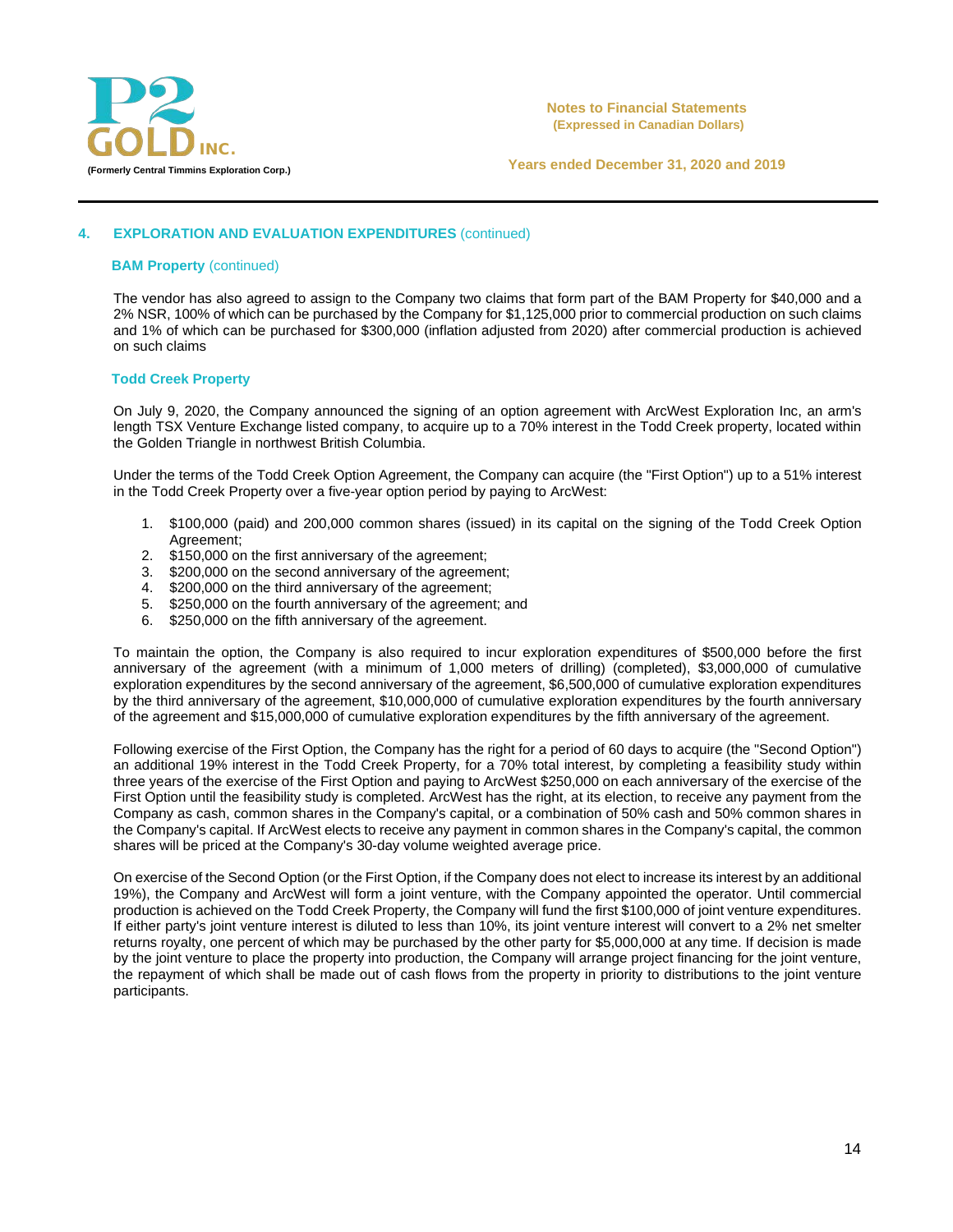

**Years ended December 31, 2020 and 2019**

### **4. EXPLORATION AND EVALUATION EXPENDITURES** (continued)

#### **Stockade Property**

On July 10, 2020, the Company announced the signing of a mineral lease and option agreement with Bull Mountain Resources LLC ("BMR"), an arm's length private company, to lease a 100% interest in the Stockade property located in southeastern Oregon.

Under the terms of the Stockade Option Agreement, the Company has the right to use the Stockade Property for exploration and mining for a minimum of 50 years provided it continues to make the following pre-production payments:

- 1. US\$20,000 (paid) and 100,000 common shares (issued) in the capital of the Company on signing the agreement;
- 2. US\$10,000 six-months after the Effective Date (paid);
- 3. US\$10,000 12-months after the Effective Date;
- 4. US\$15,000 18-months after the Effective Date;
- 5. US\$15,000 24-months after the Effective Date; and
- 6. US\$25,000 30-months after the Effective Date and every six months thereafter.

The term of the Stockade Option Agreement may continue after 50 years provided active mining operations are being conducted on the Stockade Property.

To maintain the option, the Company is also required to incur minimum work expenditures on the Stockade Property of US\$30,000 in the first year (completed) and a minimum of 2,000 meters of drilling in the second year. On achievement of production on the property, a production royalty of 2% of net smelter returns is payable on claims owned by BMR and 0.5% of net smelter returns is payable on third party claims and claims acquired within the area of influence, provided that a minimum production royalty of US\$25,000 is payable quarterly. On payment to BMR of US\$10,000,000 in any combination of preproduction payments, production royalties and minimum royalties, the production royalty on claims owned by BMR reduces to 1% and on third-party claims and claims acquired within the area of influence to 0.25%.

#### **Lost Cabin Property**

On September 10, 2020, the Company announced the signing of a mineral lease and option agreement with La Cuesta International, Inc., an arm's length private company, to lease a 100% interest in the Lost Cabin property located in south central Oregon.

Under the terms of the Lost Cabin Option Agreement, the Company has the right to use the Lost Cabin Property for exploration and mining for a minimum of 50 years provided it continues to make the following preproduction payments:

- 1. US\$5,000 (paid) and 100,000 common shares (issued) in the capital of the Company on signing the agreement;
- 2. US\$5,000 six-months after the Effective Date;
- 3. US\$10,000 12-months after the Effective Date;
- 4. US\$10,000 18-months after the Effective Date;
- 5. US\$15,000 24-months after the Effective Date; and
- 6. US\$20,000 30-months after the Effective Date and every six months thereafter.

The term of the Lost Cabin Option Agreement may continue after 50 years provided active mining operations are being conducted on the Lost Cabin Property.

To maintain the option, the Company is also required to incur minimum work expenditures on the Lost Cabin Property of US\$30,000 in the first year and a minimum of 2,000 meters of drilling in the second year. On achievement of production on the property, a production royalty of 2% of net smelter returns is payable on claims owned by La Cuesta and 0.5% of net smelter returns is payable on third party claims and claims acquired within the area of influence, provided that a minimum production royalty of US\$25,000 is payable quarterly. On payment to La Cuesta of US\$10,000,000 in any combination of preproduction payments, production royalties and minimum royalties, the production royalty on claims owned by La Cuesta reduces to 1% and on third-party claims and claims acquired within the area of influence to 0.25%.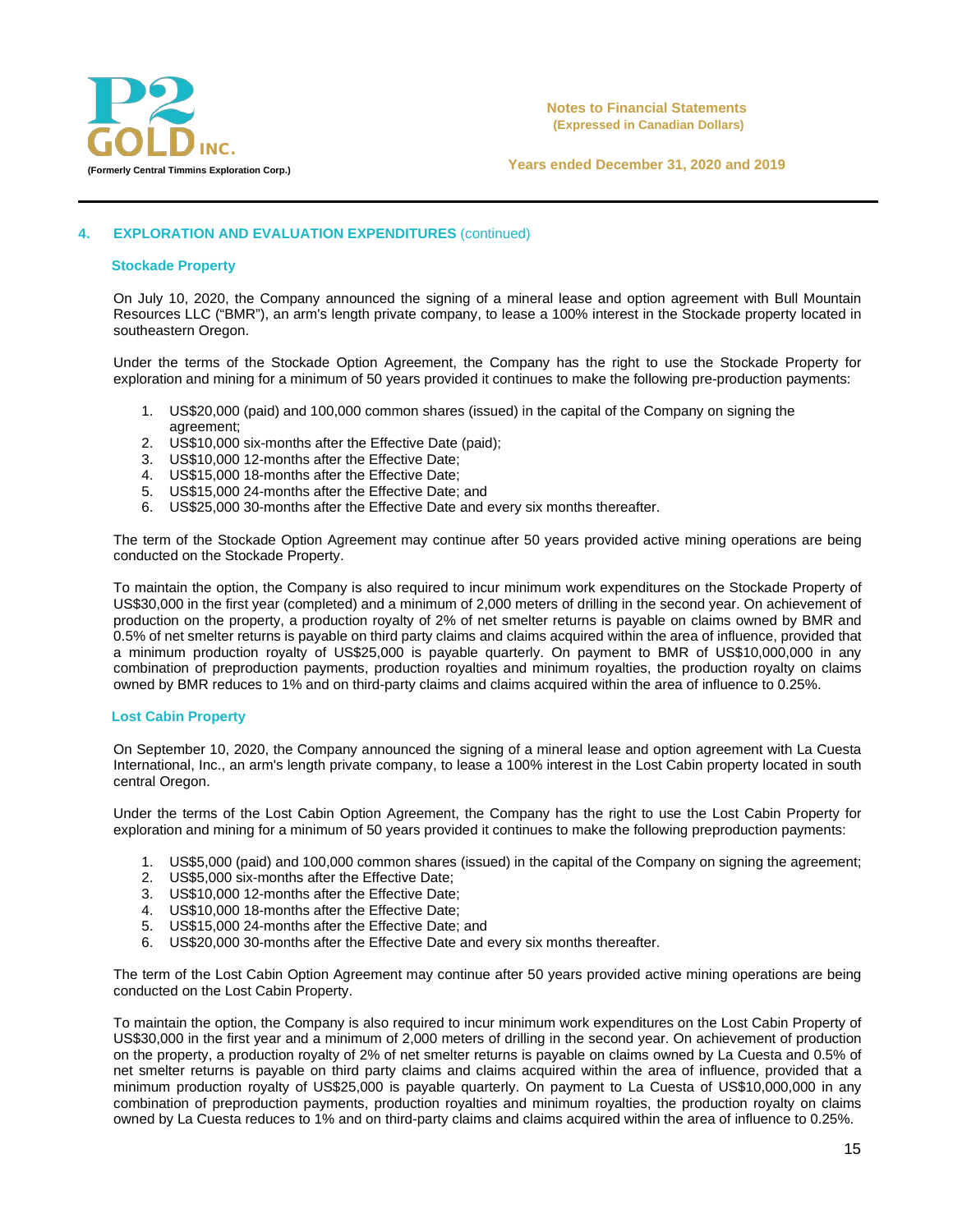

**Years ended December 31, 2020 and 2019**

### **4. EXPLORATION AND EVALUATION EXPENDITURES** (continued)

#### **Timmins Project**

As at December 31, 2020, the Company had a total of 653.5 (2019 – 653.5) claim units in the Porcupine Mining District ("The Timmins Area Project"), of which 77 (2019 – 77) are patented claims included in the Dayton Agreement, the Racetrack Agreement and the Goldstone Agreement, and 576.5 (December 31, 2019 – 576.5) are unpatented claim units.

On March 20, 2018, the Company entered into a memorandum of understanding (the "MOU") with the Matachewan First Nation and Mattagami First Nation (collectively, the "First Nations") Pursuant to the terms of the MOU, the Company agreed to pay to the First Nations an amount equal to 2% of all costs of the Phase I exploration on the Timmins Project up to the date of the agreement and annually thereafter. The total amount incurred for the year for these costs was \$nil (December 31, 2019 - \$17,781). In addition, an aggregate of 16,666 common shares and 16,666 common share purchase warrants ("Warrants") were to be issued the date the Company's common shares are listed on the TSX Venture Exchange (completed). The Warrants are exercisable into common shares at a price of \$0.60 per common share for a period of five (5) years following the Closing Date, subject to vesting terms by which 25% vest on the date of issuance and the remaining vest equally over a period of eighteen months from the date of issuance. On October 16, 2018 both the 16,666 common shares and the 16,666 common share purchase warrants were issued.

The fair value of these respective warrants has been determined using the Black-Scholes valuation model based on a share price of \$0.60, exercise price of \$0.60, life expectancy of 5 years, volatility of 172.06%, risk free interest rate of 2.40% and a dividend yield of \$nil. The total fair value of these warrants was \$9,489 for which \$4,611 (December 31, 2019 -\$4,845) was included in exploration and evaluation expenditures as at December 31, 2020 period end.

On April 24, 2018, the Company entered into a Mining Claim Acquisition Agreement with Goldstone Resources Inc. ("Goldstone"), to acquire 100 per cent interest in 24 mining claims and 90 per cent interest in 2 additional claims all located in Deloro Township, Ontario ("Faymar Property"). Upon closing, the total consideration payable to Goldstone was \$20,000 which was paid by the issuance of 33,333 common shares of CTEC at a value of \$0.60 per share on October 16, 2018. Various claims are subject to a net smelter returns royalty of 0.2%.

On December 29, 2018 the Company entered into a definitive agreement with Goldcorp Canada Limited and Goldcorp Inc. (the "Porcupine Joint Venture") for the sale of certain of the Company's non-core mineral claims (the "Claims") to the Porcupine Joint Venture for aggregate proceeds of \$258,624. The Claims consist of nine patented mineral claims in Deloro Township, Timmins, Ontario with a total area of approximately 327 acres. The sale transaction was completed on November 4, 2019. The company recorded a \$258,845 gain from the sale of the property in the statements of loss and comprehensive loss during the year ending December 31, 2019.

On April 30, 2019, the Company entered into a Mining Option Agreement to acquire 3 patented claims in Mountjoy Township, south of Timmins for 100% ownership of both the patented surface rights and patented mining rights, subject to an aggregate total 2% Net Smelter Royalty ("NSR")

On May 19, 2020, the Company elected not to proceed with evaluation of the 3 patented claims in Mountjoy Township and will have no further rights or obligations relating to the claims or future amounts owing under the Mining Option Agreement

With the Company's exploration focus turned to British Columbia, Canada and the western United States, it has determined that the Timmins Project is non-core and decided to divest the Timmins Project. The Company has entered into an agreement with a private corporation for the sale of all of its interest in the Timmins Project, subject to the satisfaction of certain conditions.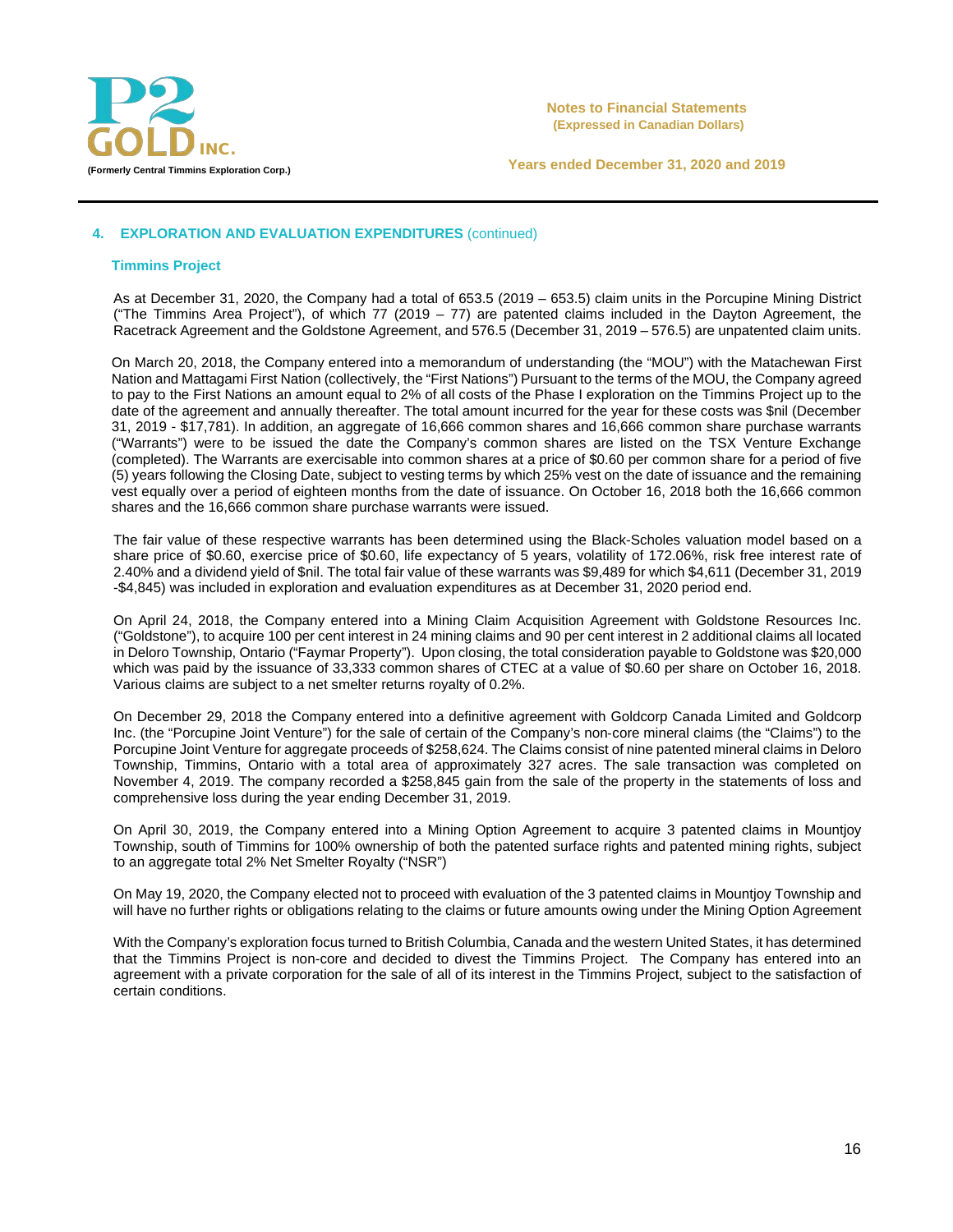

**Years ended December 31, 2020 and 2019**

# **5. CAPITAL MANAGEMENT**

The Company includes shareholders' equity (deficit) in the definition of capital.

The Company manages its capital structure and makes adjustments to it, based on the funds available to the Company, in order to support the acquisition, exploration and development of mineral properties and to ensure it continues as a going concern. The Board of Directors does not establish quantitative return on capital criteria for management, but rather relies on the expertise of the Company's management to sustain future development of the business.

All of the properties in which the Company currently has an interest are in the exploration stage with no operating revenues; as such, the Company is dependent on external financing to fund its activities. In order to carry out the planned exploration and pay for administrative costs, the Company will spend its existing working capital and raise additional amounts as needed. The Company will continue to assess new properties and seek to acquire an interest in additional properties if management feels there is sufficient geologic or economic potential and if it has adequate financial resources to do so.

The Company has historically relied on equity financing to raise capital and will continue its attempts to do so.

Management reviews its capital management approach on an ongoing basis and believes that this approach, given the relative size of the Company, is reasonable.

# **6. FINANCIAL INSTRUMENTS RISK MANAGEMENT**

The Company classifies financial instrument fair values in a hierarchy comprising three levels reflecting the significance of the inputs used in making the measurements, described as follows:

- Level 1: Valuations based on quoted prices (unadiusted) in active markets for identical assets or liabilities:
- Level 2: Valuations based on directly or indirectly observable inputs in active markets for similar assets or liabilities, other than Level 1 prices, such as quoted interest or currency exchange rates; and
- Level 3: Valuations based on significant inputs that are not derived from observable market data, such as discounted cash flow methodologies based on internal cash flow forecasts.

The Company's financial instruments are exposed to financial and other risks as summarized below:

#### **Fair value**

As at December 31, 2020, the carrying value approximates the fair value amounts of the Company's cash and trade and other payables.

A summary of the Company's risk exposures as it relates to financial instruments are reflected below:

# i) **Credit risk**

The Company's credit risk is primarily attributable to cash. The Company has no material concentration of credit risk arising from operations. Cash consists of bank deposits, which are held by a Canadian chartered bank, and management believes the risk of loss is remote.

# ii) **Liquidity risk**

The Company's approach to managing liquidity risk is to ensure that it will have sufficient liquidity to meet liabilities when due and ensure an adequate supply of funds to enable the Company to carry out its intended programs. As at December 31, 2020, the Company had a cash balance of \$1,634,964 (2019 - \$570,337) to settle current liabilities of \$118,007 (2019 -\$144,126) subject to normal trade terms.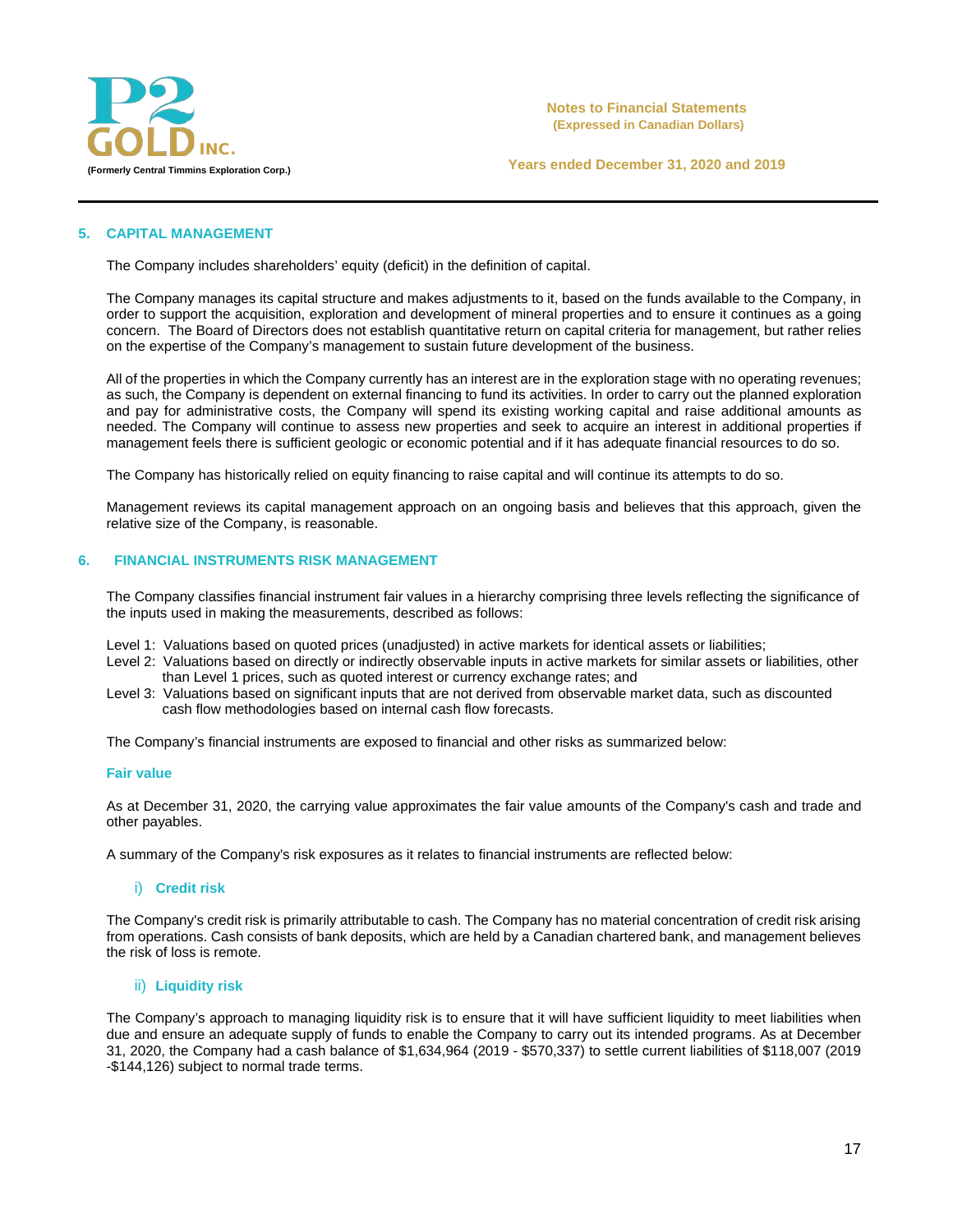

### **6. FINANCIAL INSTRUMENTS RISK MANAGEMENT** (continued)

#### **Fair value** (continued)

As at December 31, 2020, the Company had working capital of \$1,742,359 (2019 - \$476,119). In order to meet its longerterm working capital needs and property exploration expenditures, the Company intends on securing additional financing to ensure that those obligations are properly discharged. If adequate financing is not available or cannot be obtained on a timely basis, the Company may be required to delay, reduce the scope of, or eliminate one or more of its exploration activities or relinquish some or all of its rights to certain of its interests in mineral properties. (see Note 1)

# **7. CASH**

The cash balance at December 31, 2020 consists of \$1,634,964 (2019 - \$570,337) on deposit with a major Canadian bank.

During the year ending December 31, 2020, the Company raised \$1,200,000 (December 31, 2019 – \$nil) in flow-through common share financing which, under the terms of the flow-through financings, these funds must be used to pay for qualifying exploration expenditures, as defined under the Canadian Income Tax Act. As at December 31, 2020, \$nil (2019 – \$nil) of the Company's cash balance is required for this purpose.

# **8. RECEIVABLES AND OTHER ASSETS**

The Company's receivables and other assets arise from two main sources: 1) prepaid expenses and 2) receivables from government taxation authorities. These are broken down as follows:

| As at                              | December 31, |         | December 31, |        |
|------------------------------------|--------------|---------|--------------|--------|
|                                    |              | 2020    |              | 2019   |
| Prepaid expenses                   |              | 53,650  | S            | 15.083 |
| GST/HST receivable                 |              | 171.752 |              | 34.825 |
| Total receivables and other assets |              | 225.402 | S            | 49.908 |

# **9. RIGHT-OF-USE ASSET**

| <b>Balance December 31, 2018</b>                            | \$           |
|-------------------------------------------------------------|--------------|
| IFRS 16 - right-of-use asset recognition at January 1, 2019 | 61,964       |
| Additions                                                   | 30,157       |
| Depreciation                                                | (47,931)     |
| Balance, December 31, 2019                                  | \$<br>44,190 |
| <b>Disposals</b>                                            | (16, 335)    |
| Depreciation                                                | (27, 855)    |
| Balance, December 31, 2020                                  |              |

Right-of-use assets consisted of the lease for the Company's office and a vehicle lease. They are amortized over a period of 19 months and 24 months respectively. During the year ending December 31, 2020, the Company disposed of its leased truck and settled the balance remaining on the office related lease obligation.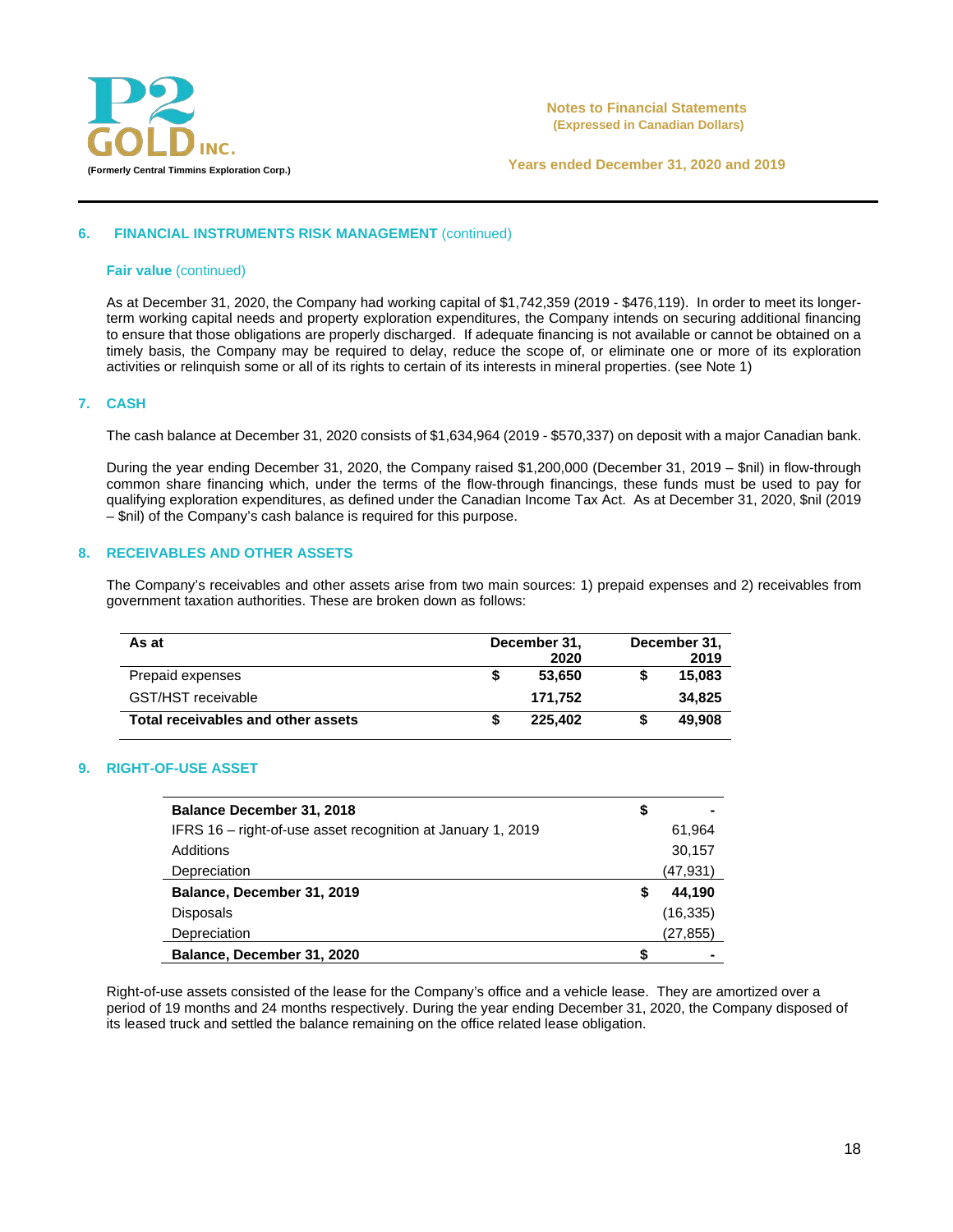

# **9. RIGHT-OF-USE ASSET (continued)**

#### **Maturity Analysis – Contractual Undiscounted Cash Flows**

| As at                               | December 31, |                | December 31, |        |
|-------------------------------------|--------------|----------------|--------------|--------|
|                                     |              | 2020           |              | 2019   |
| Less than one year                  |              |                |              | 41.478 |
| Greater than one year               |              | $\blacksquare$ |              | 6,958  |
| Total undiscounted lease obligation |              |                |              | 48,436 |

# **10. LEASE LIABILITY**

On April 1, 2018, the Company entered into a 28-month sublease lease agreement to lease an office. During the year ending December 31, 2020, the Company paid the balance remaining on the related lease obligation.

On May 31, 2019, the Company entered into a 24-month lease agreement to lease a vehicle. During the year ending December 31, 2020, the Company disposed of its leased truck and paid the balance remaining on the related lease obligation.

The Company has recorded these leases as right-of-use assets (note 9) and lease liability in the statements of financial position as at December 31, 2020. At the commencement date of the leases, the lease liability was measured at the present value of the lease payments that were not paid at that date. The lease payments are discounted using an interest rate of 10%, which is the Company's incremental borrowing rate. Effective interest rate is 10.25%. The continuity of the lease liability is presented in the table below:

|                                                             | <b>Office and Vehicle</b><br>Lease |           |
|-------------------------------------------------------------|------------------------------------|-----------|
| Balance, December 31, 2018                                  | \$                                 |           |
| IFRS 16 – right-of-use asset recognition at January 1, 2019 |                                    | 61,964    |
| Additions                                                   |                                    | 30,157    |
| Interest expense                                            |                                    | 6.181     |
| Lease payments                                              |                                    | (52,219)  |
| Balance, December 31, 2019                                  | \$                                 | 46,083    |
| Interest expense                                            |                                    | 1.527     |
| <b>Disposals</b>                                            |                                    | (16, 335) |
| Lease payments                                              |                                    | (31,275)  |
| Balance, December 31, 2020                                  |                                    |           |

# **11. TRADE AND OTHER PAYABLES**

Trade and other payables of the Company are principally comprised of amounts outstanding for trade purchases relating to exploration acquisition activities and amounts payable for operating and financing activities. The usual credit period taken for trade purchases is between 30 to 90 days.

| As at                          | December 31, |         |   | December 31, |  |
|--------------------------------|--------------|---------|---|--------------|--|
|                                |              | 2020    |   | 2019         |  |
| Trade payables                 |              | 95.365  |   | 62.243       |  |
| Accrued liabilities            |              | 22.642  |   | 41,351       |  |
| Total trade and other payables |              | 118.007 | J | 103.594      |  |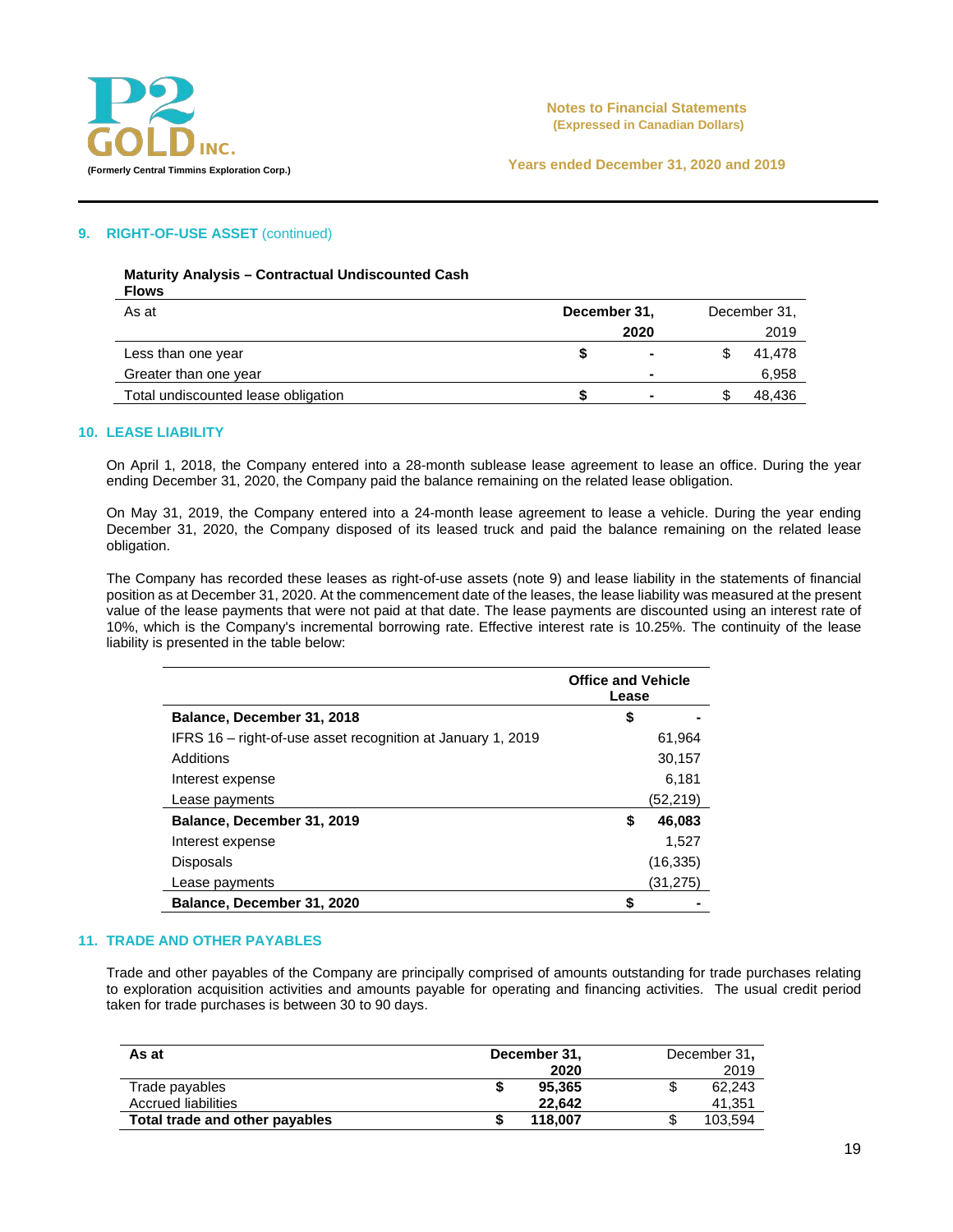

### **12. KEY MANAGEMENT COMPENSATION**

The remuneration of directors and other members of key management personnel during the year ended December 31, 2020 and 2019 were as follows:

|                                         | 2020      | 2019      |
|-----------------------------------------|-----------|-----------|
| Management and consulting fees          | \$75.842  | \$140,000 |
| Exploration and evaluation expenditures | 18,000    | \$72,000  |
| Share-based compensation                | \$664,426 | \$141,820 |

#### *For year ended December 31,*

In accordance with IAS 24, Related Party Disclosures, key management personnel are those persons having authority and responsibility for planning, directing and controlling the activities of the Company directly or indirectly, including any directors (executive and non-executive) of the Company.

# **13. DUE TO RELATED PARTIES AND RELATED PARTY TRANSACTIONS**

As at December 31, 2020, the trade and other payables balance includes related party amounts of \$12,870 (2019 - \$8,204). The related parties are directors and officers of the Company, an individual who is related to the former President and CEO of the Company and entities over which executive management and directors have control or significant influence. The amounts are for services rendered during the year and arose as a result of transactions entered into with the related parties in the ordinary course of business.

On April 1, 2018, the Company entered into an agreement with a consultant related to the former President and Chief Executive Officer to perform services for a term of 2 years for \$6,000 per month. The term of the agreement ended on March 31, 2020 and was not renewed.

On May 24, 2018, the Company entered into an agreement with the former President and Chief Executive Officer to perform services that commenced on the date of the public offering for a term of 3 years for \$10,000 per month. On April 16, 2020 he resigned as a director and President and Chief Executive Officer of P2 Gold ; he continues as a technical consultant to the Company until the expiry of the original term.

On December 3, 2020, the Company entered into an agreement with the Chief Financial Officer to perform services for a term of six months, or as otherwise mutually agreed by both parties for US\$3,000 per month.

### **14. CAPITAL STOCK**

#### **(a) Authorized**

As at December 31, 2020, the Company's authorized number of common shares was unlimited and without par value.

#### **b) Share consolidation**

On January 9, 2020, the Company consolidated the share capital on the basis of one new share for every six old shares. All references to the number of shares, options, and warrants and per share amounts have been retroactively restated to reflect the consolidation.

Prior to the consolidation, the Corporation had 51,350,000 common shares issued and outstanding. Upon completion of the Share Consolidation, the number of post-consolidation common shares issued and outstanding was 8,558,331 (on a nondiluted basis). The share consolidation was approved by the TSX Venture Exchange on January 14, 2020, and the common shares started trading on the TSX Venture Exchange on a consolidated basis on the TSX Venture Exchange at the opening of trading on January 14, 2020.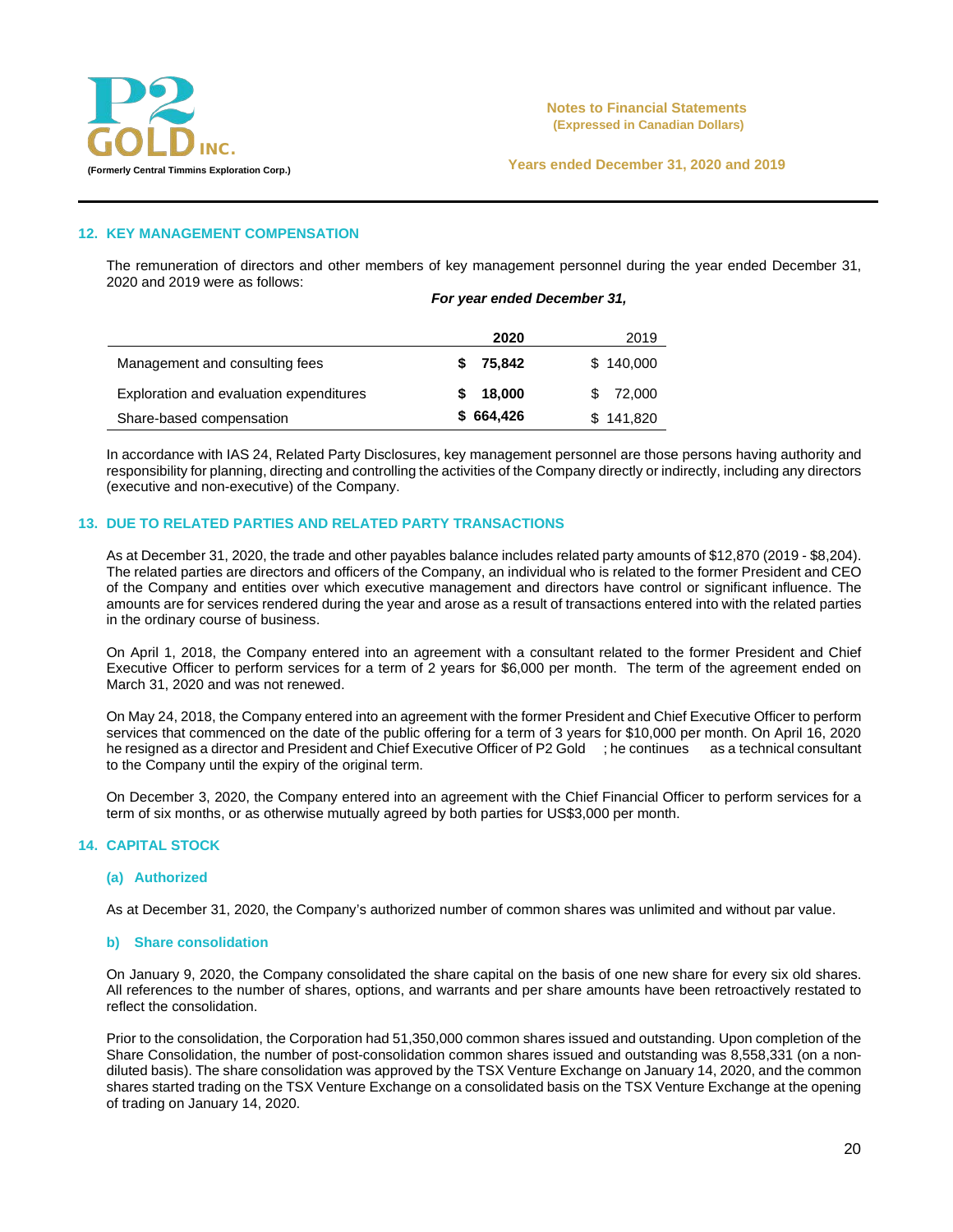

### **14. CAPITAL STOCK** (continued)

**(c) Issued**

|                                                     | Number of Shares* |   | <b>Amount</b> |
|-----------------------------------------------------|-------------------|---|---------------|
| Balance at December 31, 2019                        | 8,558,331         | S | 2,792,644     |
| Private placement                                   | 20,160,000        |   | 5,424,000     |
| Shares issued for property option payments (Note 3) | 800,000           |   | 486,000       |
| Share issue costs                                   |                   |   | (134, 965)    |
| Expiry of warrants                                  |                   |   | 122.779       |
| Premium liability on flow-through shares            |                   |   | (200,000)     |
| Balance at December 31, 2020                        | 29,518,331        |   | 8.490.458     |

\*On January 9, 2020 the Company consolidated its outstanding common shares on a 6:1 basis (note 14 (b)). All references to the number of shares and per share amounts have been retroactively restated to reflect the consolidation.

On April 16, 2020 the Company closed a non-brokered private placement for aggregate gross proceeds of \$500,000 (the "Offering"). The Offering consisted of the sale of 10,000,000 common shares of the Company (the "Shares") at a price of \$0.05 per Share for aggregate gross proceeds of \$500,000.

On July 28, 2020 the Company closed a non-brokered private placement for gross proceeds of \$3.5 million. In closing the private placement, the Company issued 4.6 million non-flow-through units (the "Units") of the Company at a price of \$0.50 per Unit for gross proceeds of \$2.3 million and 2.0 million flow through common shares (the "FT Shares") in the capital of the Company at a price of \$0.60 per FT Share for gross proceeds of \$1.2 million. Each Unit consists of one non-flowthrough common share in the capital of the Company and one non-flow-through common share purchase warrant (a "Warrant"). Each Warrant entitles the holder to purchase one additional non-flow-through common share in the capital of the Company at an exercise price of \$0.75 per common share for a period of two years from the date of issue (the "Expiry Time"), provided that, if after four months from the date of issue, the closing price of the common shares of the Company on the Exchange is equal to or greater than \$1.25 for a period of 10 consecutive trading days at any time prior to the Expiry Time, the Company will have the right to accelerate the Expiry Time of the Warrants. In connection with the private placement, the Company paid finder's fees of \$79,215. For the year ended December 31, 2020, the Company recognized a \$200,000 as a flowthrough premium liability on issuance in connection with the private placements described above. The Company recognized an amount of \$200,000 as an income tax recovery, in relation to flow-through private placements on completion of the related qualifying expenditures.

On August 7, 2020 the Company issued 200,000 common shares of the Company as per the Silver Reef Property Option Agreement with a fair value of \$0.63 per share. (Note 4).

On August 7, 2020 the Company issued 200,000 common shares of the Company as per the BAM Property Option Agreement with a fair value of \$0.63 per share. (Note 4).

On August 7, 2020 the Company issued 200,000 common shares of the Company as per the Todd Creek Property Option Agreement with a fair value of \$0.63 per share. (Note 4).

On September 10 2020 the Company issued 100,000 common shares of the Company as per the Stockade Property Option Agreement with a fair value of \$0.53 per share. (Note 4).

On September 14, 2020 the Company issued 100,000 common shares of the Company as per the Lost Cabin Property Option Agreement with a fair value of \$0.55 per share. (Note 4).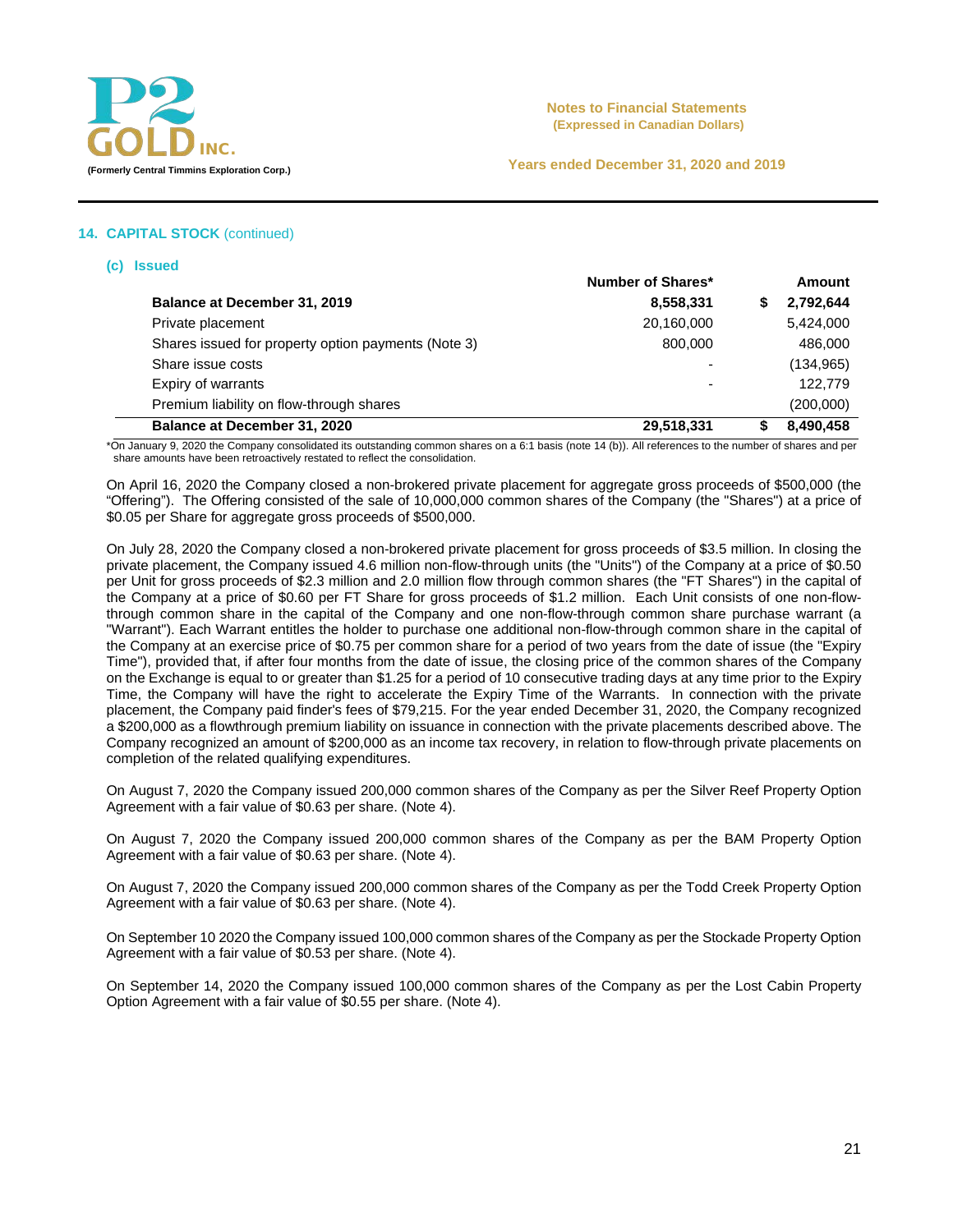

**Years ended December 31, 2020 and 2019**

# **14. CAPITAL STOCK** (continued)

#### **(c) Issued** (continued)

On November 18, 2020 the Company closed Company closed a non-brokered private placement for gross proceeds of \$1.424 million. In closing the Private Placement, the Company issued 3.56 million units (the "Units") of the Company at a price of \$0.40 per Unit for gross proceeds of \$1.424 million. Each Unit consists of one common share in the capital of the Company and one common share purchase warrant (a "Warrant"). Each Warrant entitles the holder to purchase one additional common share in the capital of the Company at an exercise price of \$0.65 per common share for a period of two years from the date of issue (the "Expiry Time"), provided that, if after four months from the date of issue, the closing price of the common shares of the Company on the Exchange is equal to or greater than \$1.00 for a period of 10 consecutive trading days at any time prior to the Expiry Time, the Company will have the right to accelerate the Expiry Time of the Warrants. In connection with the Private Placement, the Company paid finder's fees of an aggregate of \$19,080 to Haywood Securities Inc. and Canaccord Genuity Corp., representing 6% of the proceeds raised from subscriptions by certain placees.

# **(d) Stock Options – Stock Option Plan**

The Company maintains a stock option plan (the "Stock Option Plan") which was ratified and approved by the shareholders of the Company on August 12, 2020. The Stock Option Plan is a "rolling" plan under which up to 10% of the issued and outstanding common shares of the Company from time to time, subject to adjustment in certain circumstances, may be issued.

In the event that no specific determination is made by the Board with respect to any of the following matters, the period during which an option shall be exercisable shall be five years from the date of grant except those options issued to persons or consultants employed in Investor Relation activities shall vest in stages over 12 months with no more than one quarter of the options vesting in any three-month period. Options granted during the period ending December 31, 2020 are exercisable two years from the date of grant.

All outstanding options have been expensed as share-based payments in the period in which they vested. As at December 31, 2020, 2,659,999 (2019 – 799,999) options were outstanding and have a weighted average exercise price of \$0.482 (2019 – \$0.527) per option.

A summary of stock options issued and outstanding is as follows:

| As at                            | December 31, 2020 |                | December 31, 2019        |           |
|----------------------------------|-------------------|----------------|--------------------------|-----------|
|                                  | Weighted          |                | Weighted                 |           |
|                                  | Average           |                | Average                  |           |
|                                  | <b>Exercise</b>   | Number of      | Exercise                 | Number of |
|                                  | <b>Price</b>      | <b>Options</b> | Price                    | Options   |
| Outstanding at beginning of year | 0.527<br>S        | 799.999        | \$<br>0.60               | 566,666   |
| Transactions during the year:    |                   |                |                          |           |
| Expired                          | (0.60)            | (56, 250)      | $\overline{\phantom{0}}$ |           |
| Forfeited                        | (0.55)            | (68, 750)      |                          |           |
| Granted                          | 0.47              | 1,985,000      | 0.33                     | 233,333   |
| Outstanding at end of year       | 0.482             | 2,659,999      | 0.527                    | 799,999   |
| Exercisable at end of year       | 0.466             | 1.385.967      | 0.527                    | 341.667   |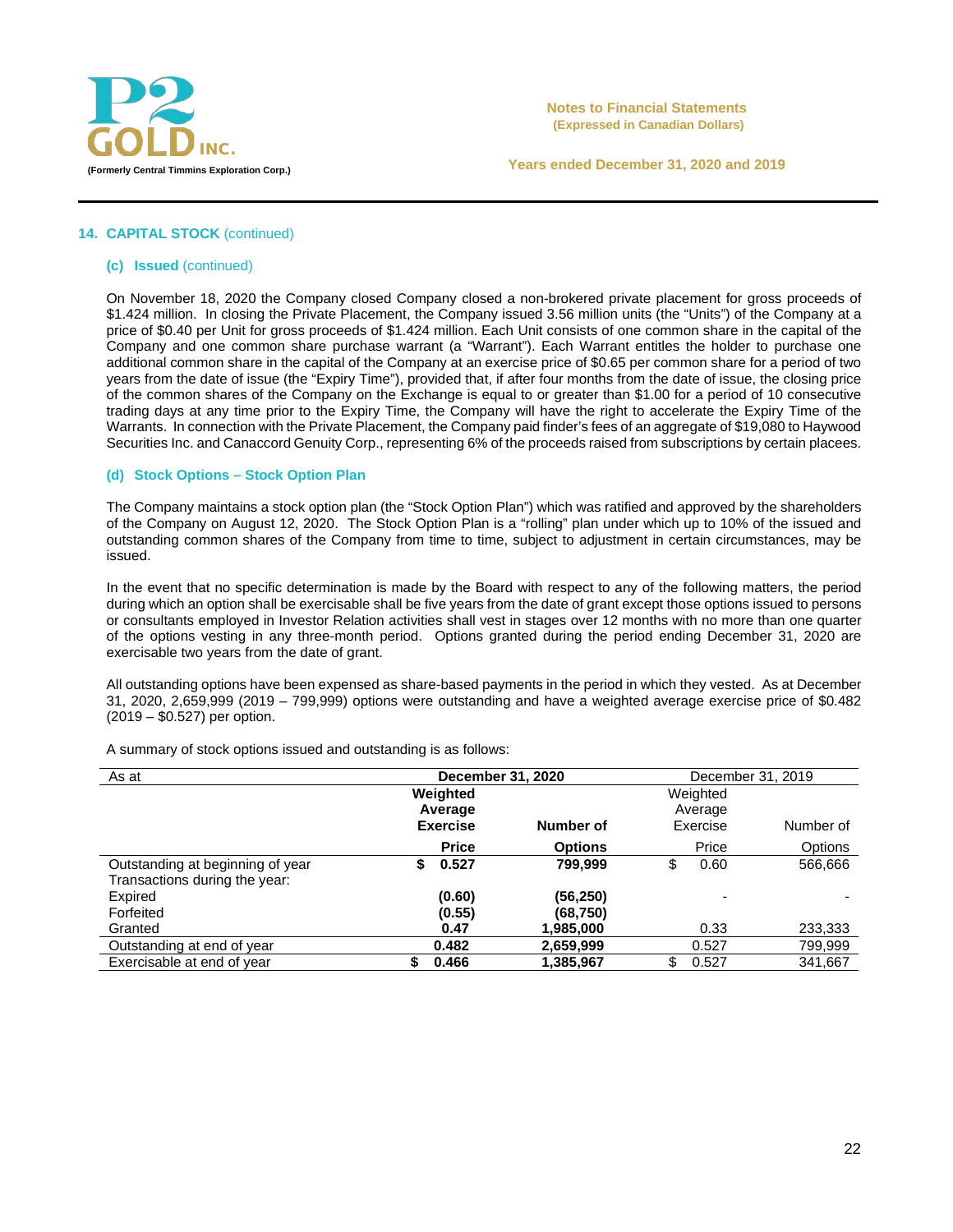

### **14. CAPITAL STOCK** (continued)

# **(d) Stock Options – Stock Option Plan** (continued)

The following common share purchase options are outstanding as at December 31, 2020:

| Date of<br>Grant | Number of<br>Options<br>Outstanding | Exercise<br>Price<br>(\$) | Weighted<br>Average<br>remaining life<br>(years) | Expiry<br>Date   |
|------------------|-------------------------------------|---------------------------|--------------------------------------------------|------------------|
| October 16, 2018 | 491,666                             | 0.60                      | 2.79                                             | October 16, 2023 |
| July 2, 2019     | 183,333                             | 0.30                      | 3.50                                             | July 2, 2024     |
| May 14, 2020     | 585,000                             | 0.34                      | 1.37                                             | May 14, 2022     |
| June 9, 2020     | 200,000                             | 0.30                      | 1.44                                             | June 9, 2022     |
| August 14,2020   | 900,000                             | 0.61                      | 1.61                                             | August 14, 2022  |
| August 18,2020   | 100,000                             | 0.60                      | 1.63                                             | August 18, 2022  |
| December 4, 2020 | 200,000                             | 0.32                      | 1.93                                             | December 4, 2022 |
|                  | 2,659,999                           | 0.482                     | 1.92                                             |                  |
|                  |                                     |                           |                                                  |                  |

All options granted vest over periods of 1 to three years.

The following table summarizes the assumptions used with the Black-Scholes valuation model for stock options granted during the year ending December 31, 2020 and 2019:

| Grant date                    | April 5,<br>2019 |   | July 2.<br>2019 |   | May 14,<br>2020 |   | June 9.<br>2020 | August 14.<br>2020 |    | August 18,<br>2020 | December 4.<br>2020 |
|-------------------------------|------------------|---|-----------------|---|-----------------|---|-----------------|--------------------|----|--------------------|---------------------|
| No. of options                | 25,000           |   | 208,333         |   | 585,000         |   | 200,000         | 900,000            |    | 100,000            | 200,000             |
| Exercise price                | \$<br>0.60       | S | 0.30            | S | 0.34            | S | 0.30            | \$<br>0.61         | \$ | 0.60               | \$<br>0.32          |
| Expected life in years        | 5                |   | 5               |   | 2               |   | 2               | 2                  |    | 2                  |                     |
| Volatility                    | 187.33%          |   | 177.37%         |   | 237.25%         |   | 234.75%         | 216.59%            |    | 216.59%            | 216.59%             |
| Risk-free interest rate       | 1.61%            |   | 1.42%           |   | 0.32%           |   | 0.39%           | 0.33%              |    | 0.30%              | 0.20%               |
| Dividend yield                |                  |   |                 |   |                 |   |                 |                    |    |                    |                     |
| Forfeiture rate               | $0.00\%$         |   | $0.00\%$        |   | $0.00\%$        |   | $0.00\%$        | $0.00\%$           |    | 0.00%              | $0.00\%$            |
| Grant date share price        | \$0.48           |   | \$0.24          |   | \$0.34          |   | \$0.21          | \$0.60             |    | \$0.63             | \$0.32              |
| Fair value of options granted | \$<br>11,534     |   | 47.449          |   | \$180,379       | S | 31,172          | \$471,821          | S  | 55,236             | \$<br>55,976        |

Option pricing models require the use of highly subjective estimates and assumptions including the expected stock price volatility. Volatility is based on the historical volatility of the Company. In the prior year, volatility was based on comparable companies. Changes in the underlying assumptions can materially affect the fair value estimates. For the year ended December 31, 2020, share-based payments expense totaled \$664,426 (2019 – \$162,080).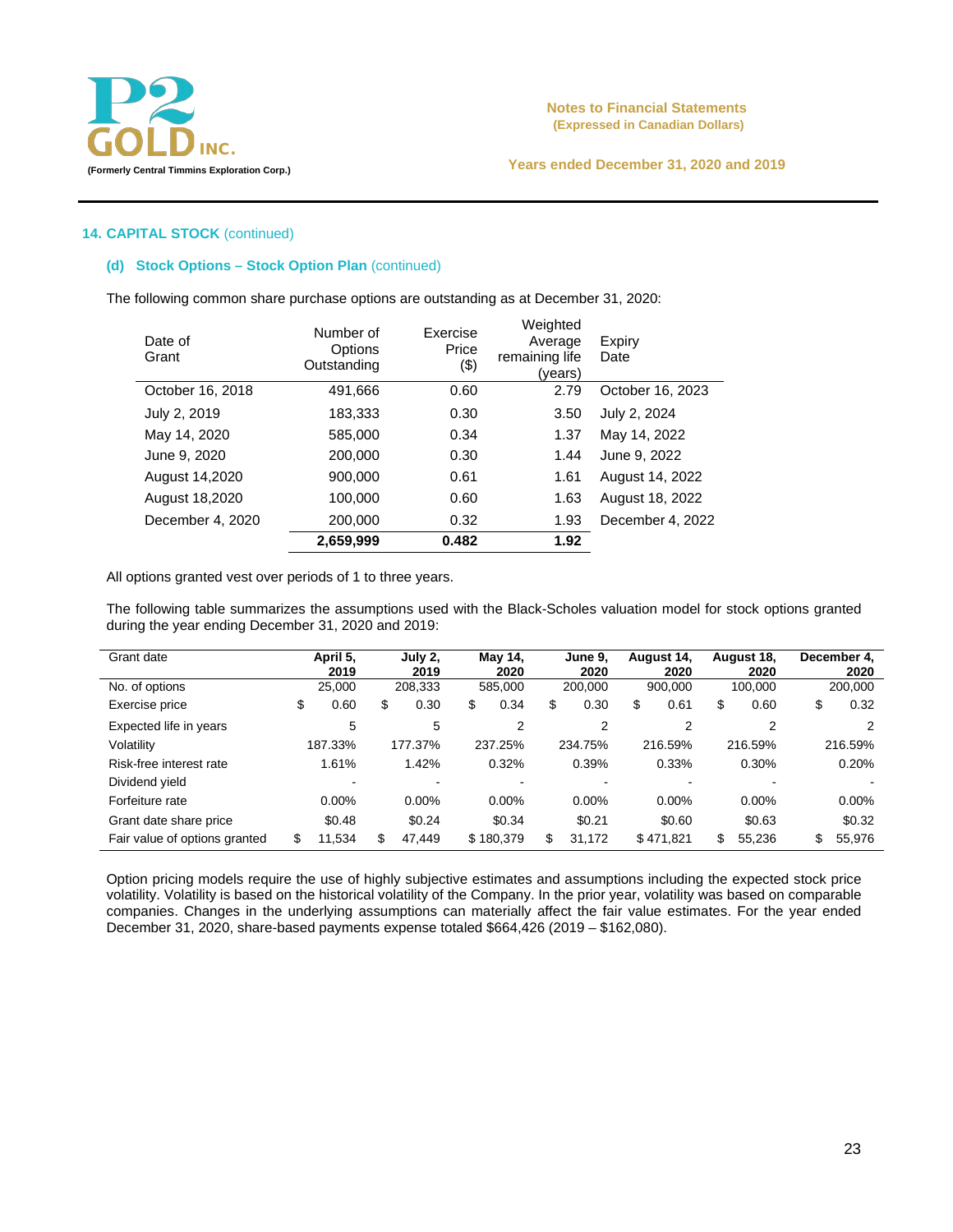

# **15. WARRANT RESERVE**

A summary of the changes in the Company's reserve for warrants is set out below:

| As at                                  | December 31, 2020 |                 |  |         |           |
|----------------------------------------|-------------------|-----------------|--|---------|-----------|
|                                        |                   | Number of       |  |         | Number of |
|                                        |                   | <b>Warrants</b> |  |         | Warrants  |
| Outstanding at beginning of year       | 131.807           | 301.249         |  | 126.962 | 301.249   |
| Transactions during the year           |                   |                 |  |         |           |
| Warrants issued - private placement    |                   | 8,160,000       |  |         |           |
| Fair value of warrants issued - MOU    | 461               |                 |  | 4,845   |           |
| Fair value of broker's warrants issued |                   |                 |  |         |           |
| Expired                                | (122, 779)        | (284, 583)      |  |         |           |
| Outstanding at end of year             | 9,489             | 8,176,666       |  | 131,807 | 301.249   |

The weighted average exercise price per warrant of the outstanding warrants as at December 31, 2020 was \$0.706 (2019 - \$0.60).

The following table summarizes the assumptions used with the Black-Scholes valuation model for warrants issued and outstanding as at December 31, 2020:

| Grant date              | October 16, |
|-------------------------|-------------|
|                         | 2018        |
| No. of warrants         | 16,666      |
| Exercise price          | \$<br>0.60  |
| Expected life in years  | 5           |
| Volatilitv              | 172.06%     |
| Risk-free interest rate | 2.40%       |
| Grant date share price  | 0.60        |
| Dividend yield          |             |
| Fair value of warrants  | 9,489       |

Broker warrants issued to non-employees were valued using the fair value of the equity instrument granted in the absence of a reliable estimate of the fair value of the goods or services received.

On October 16, 2018, the Company issued 16,666 warrants of the Company at an exercise price of \$0.60 expiring 5 years from the date the Company's common shares are listed on the TSX Venture Exchange pursuant to MOU agreement with the Matachewan First Nation and Mattagami First Nation dated March 20, 2018.

These warrants are to vest as follows: (i) 25% vesting on the date the Company's common shares are listed on the TSX Venture Exchange; (ii) 25% vesting six (6) months following the date the Company's common shares are listed on the TSX Venture Exchange; (iii) 25% vesting twelve (12) months following the date the Company's common shares are listed on the TSX Venture Exchange; and (iv) 25% vesting eighteen (18) months following the date the Company's common shares are listed on the TSX Venture Exchange.(See Note 3) As at December 31, 2020, 16,666 (2019 – 8,333) of these warrants are exercisable and \$461 (December 31, 2019 - \$4,845) of the fair value was included in exploration and evaluation expenditures.

# **16. COMMITMENTS AND CONTINGENCIES**

The Company is committed to monthly payments under the terms of management and consulting contracts and the office lease. The aggregate remaining payments per year are as follows:

| 2021 | 220.292 |
|------|---------|
| 2022 | 137.432 |
| 2023 | 140.784 |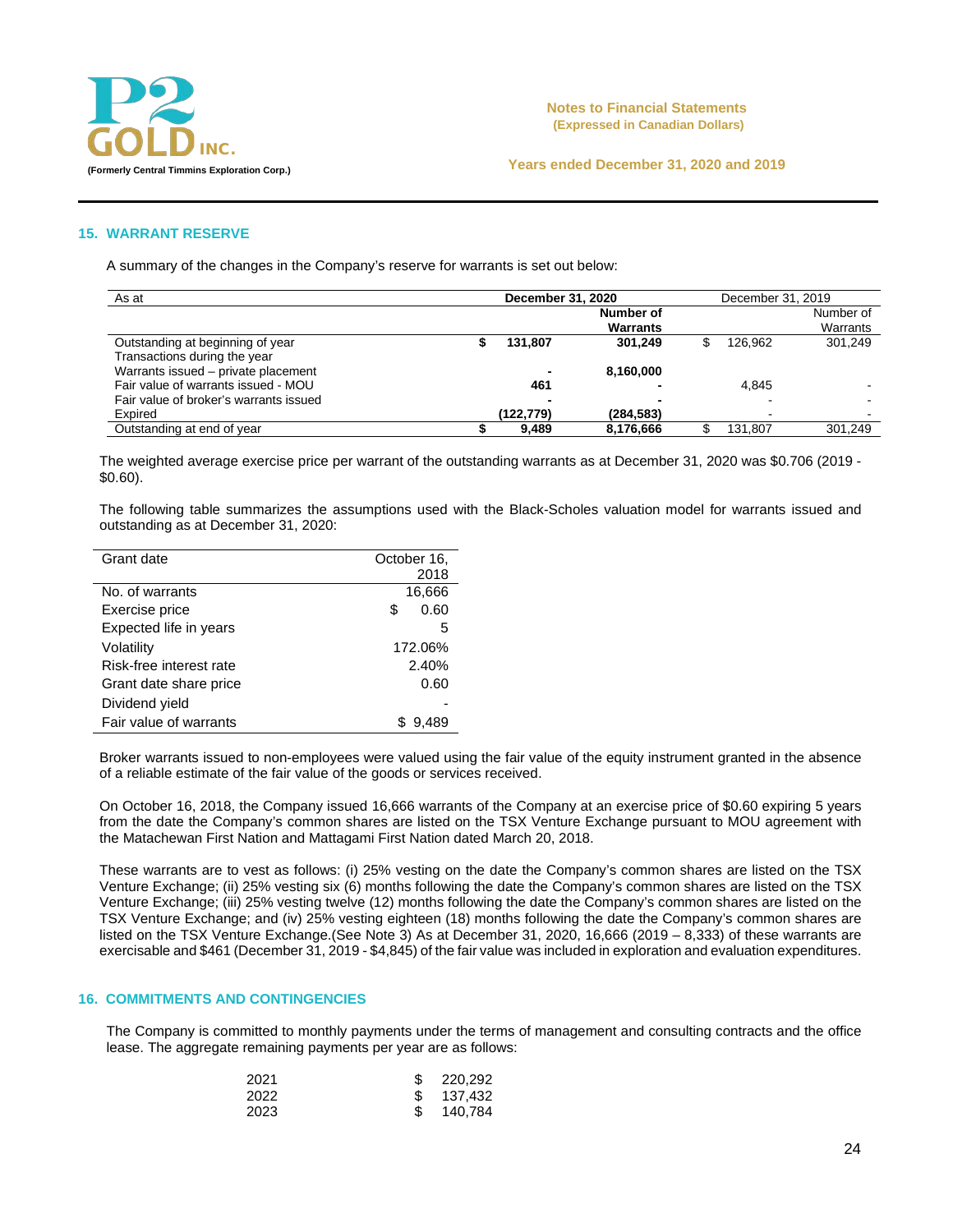

# **17. INCOME TAXES**

# **(a) Provision for Income Taxes**

The major factors that cause variations from the Company's combined federal and provincial statutory Canadian income tax rates of 27.00% (2019 -26.50%) were the following:

|                                          | December 31,<br>2020 |   | December 31,<br>2019 |
|------------------------------------------|----------------------|---|----------------------|
| Loss before income taxes                 | (5,012,321)<br>S     | S | (1,304,631)          |
| Expected tax recovery at statutory rates | (1,353,327)          |   | (345, 727)           |
| Non-deductible                           | 125,395              |   | (56, 423)            |
| Share issue costs                        | (36, 441)            |   |                      |
| Flow-through renunciation                | 324,000              |   | 265,000              |
| Impact of changes in tax rates           | (8,001)              |   |                      |
| Deferred taxes not recognized            | 948,374              |   | 137,150              |
|                                          | \$                   |   |                      |

# **(b) Deferred Tax Balances**

The deferred income tax asset is compromised of the following temporary differences:

|                                      |    | December 31,<br>2020 | December 31,<br>2019 |
|--------------------------------------|----|----------------------|----------------------|
| Share issue costs                    | \$ | 62,263               | \$<br>48,746         |
| Non-capital loss carry forwards      |    | 524,745              | 325,765              |
| <b>Exploration expenditures</b>      |    | 862,433              | 126,053              |
| <b>Others</b>                        |    | $\blacksquare$       | 502                  |
| Deferred income taxes not recognized |    | (1,449,441)          | (501,066)            |
|                                      | S  | ۰                    |                      |

Non-capital losses will expire between 2037 and 2040. Share issue costs will be deducted over the next 4 years. The remaining deductible difference may be carried forward indefinitely.

### **(c) Tax Loss Carry-forwards**

The Company has accumulated non-capital losses of \$1,943,499, which may be deducted in the calculation of taxable income in future years. The losses expire as follows:

| 2037 | \$<br>110,996   |
|------|-----------------|
| 2038 | \$<br>506,355   |
| 2039 | \$<br>611,955   |
| 2040 | \$<br>714,193   |
|      | \$<br>1,943,499 |